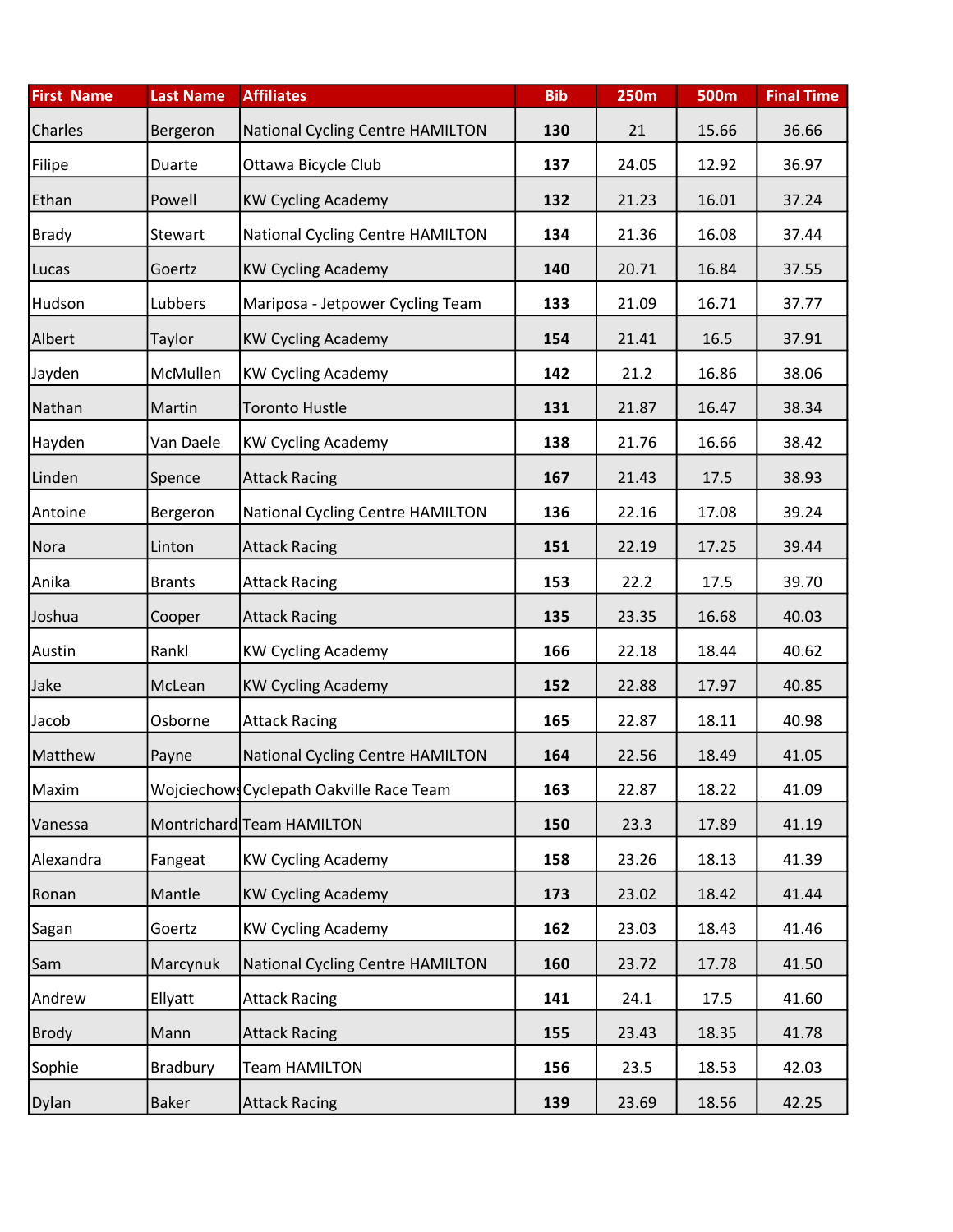| Eve            |              | Buczkowski   Attack Racing                   | 187 | 24.03      | 18.75      | 42.78      |
|----------------|--------------|----------------------------------------------|-----|------------|------------|------------|
| Cyrena         | Hill         | <b>KW Cycling Academy</b>                    | 175 | 24.14      | 18.89      | 43.03      |
| Jaxson         |              | Van Den Bos National Cycling Centre HAMILTON | 178 | 23.76      | 19.27      | 43.03      |
| <b>Taylor</b>  | Tompkins     | <b>Attack Racing</b>                         | 157 | 24.66      | 18.39      | 43.05      |
| Coryn          | <b>Baker</b> | <b>Attack Racing</b>                         | 159 | 23.56      | 19.57      | 43.13      |
| Jared          | Rauwerda     | Independent                                  | 161 | 24.65      | 19.1       | 43.75      |
| Felix          | Paiement     | <b>KW Cycling Academy</b>                    | 183 | 23.04      | 20.74      | 43.78      |
| Jacob          | Kemper       | National Cycling Centre HAMILTON             | 174 | 23.78      | 20.04      | 43.82      |
| David          |              | Shcherbatyk National Cycling Centre HAMILTON | 176 | 24.41      | 19.85      | 44.26      |
| Haniya         | Jackson      | Newmarket Eagles Cycling Club                | 171 | 26.09      | 18.92      | 45.01      |
| <b>Braylen</b> | Classen      | <b>Attack Racing</b>                         | 185 | 24.5       | 20.62      | 45.12      |
| Thomas         | Fangeat      | <b>KW Cycling Academy</b>                    | 180 | 24.02      | 21.26      | 45.28      |
| Blake          | McCulligh    | <b>Attack Racing</b>                         | 177 | 25.69      | 20.03      | 45.72      |
| James          | Hanneson     | National Cycling Centre HAMILTON             | 182 | 25.31      | 20.7       | 46.01      |
| Jackson        | Smithson     | <b>KW Cycling Academy</b>                    | 195 | 24.98      | 21.15      | 46.13      |
| Addison        | Marcynuk     | National Cycling Centre HAMILTON             | 194 | 25.17      | 21.42      | 46.59      |
| Harry          | Langford     | <b>Attack Racing</b>                         | 181 | 25.5       | 21.28      | 46.78      |
| Lili           |              | Salonen-Bers KW Cycling Academy              | 188 | 24.25      | 22.64      | 46.89      |
| Maria          |              | Montrichard National Cycling Centre HAMILTON | 172 | 25.46      | 22.54      | 48.00      |
| Ashton         | Moore        | National Cycling Centre HAMILTON             | 190 | 26.44      | 21.71      | 48.15      |
| Benjamin       | Buczkowski   | <b>Attack Racing</b>                         | 191 | 25.81      | 22.53      | 48.34      |
| Teagan         | Gawne        | <b>KW Cycling Academy</b>                    | 186 | 26.75      | 21.69      | 48.44      |
| lan            | McLean       | <b>KW Cycling Academy</b>                    | 193 | 27.21      | 21.5       | 48.71      |
| Liam           | Thompson     | <b>National Cycling Centre HAMILTON</b>      | 192 | 27.71      | 21.54      | 49.25      |
| Rohan          | <b>Burke</b> | <b>National Cycling Centre HAMILTON</b>      | 184 | 27.8       | 21.54      | 49.34      |
| Samantha       | Fangeat      | <b>KW Cycling Academy</b>                    | 170 | <b>DNS</b> | <b>DNS</b> | <b>DNS</b> |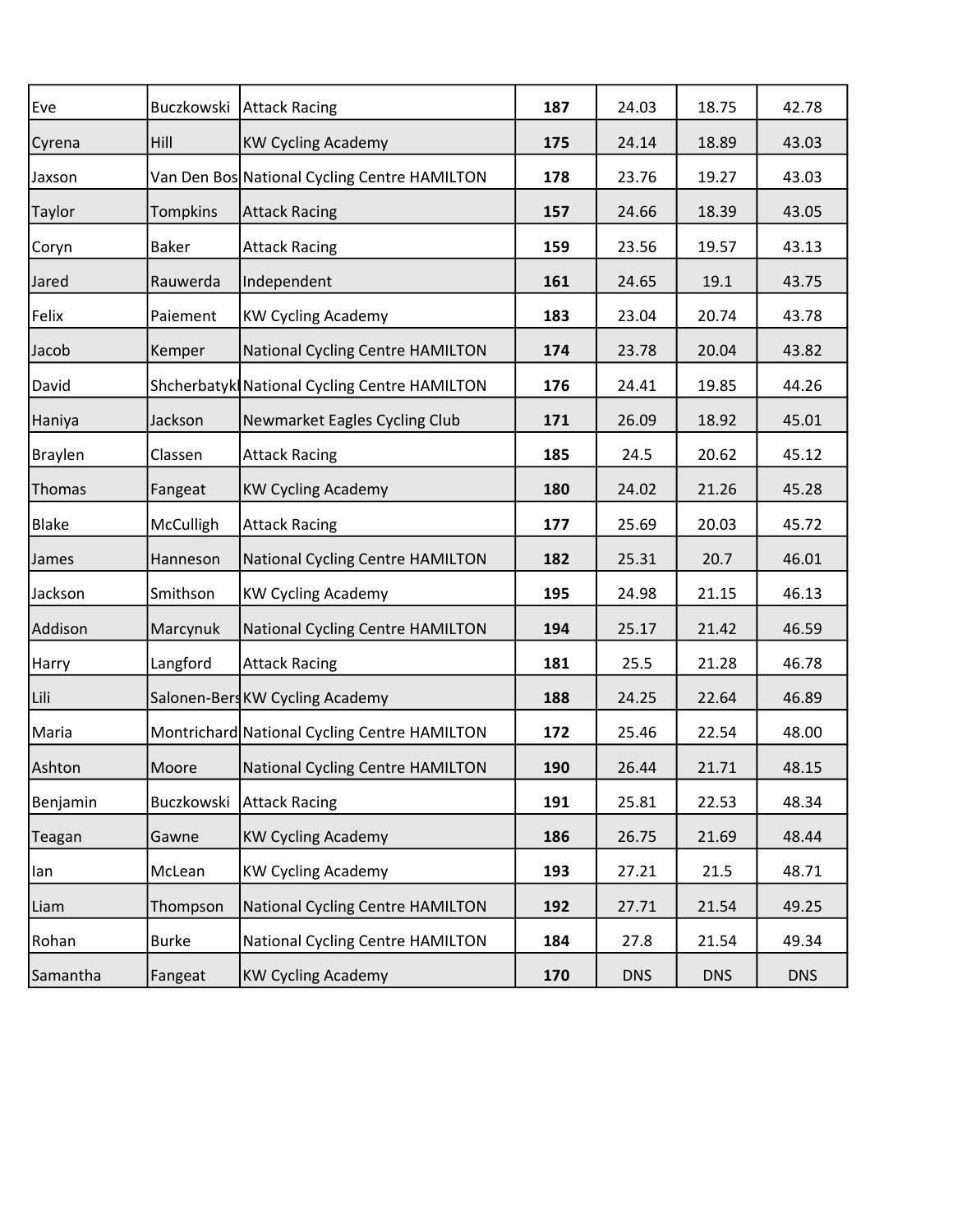|                   |                  | <b>SCRATCH RACE - A - 7.5km/30laps</b> |            |            |               |                      |               |
|-------------------|------------------|----------------------------------------|------------|------------|---------------|----------------------|---------------|
| <b>First Name</b> | <b>Last Name</b> | <b>Affiliates</b>                      | <b>Bib</b> | LAPS $+/-$ | <b>Finish</b> | <b>Final Placing</b> | <b>Omnium</b> |
| <b>Charles</b>    | <b>Bergeron</b>  | National Cycling Centre HAMILT 130     |            |            | 1             | $\mathbf{1}$         | 40            |
| <b>Hudson</b>     | <b>Lubbers</b>   | Mariposa - Jetpower Cycling Tea        | 133        |            | 2             | $\mathcal{P}$        | 38            |
| Joshua            | Cooper           | <b>Attack Racing</b>                   | 135        |            | 3             | 3                    | 36            |
| Ethan             | <b>Powell</b>    | <b>KW Cycling Academy</b>              | 132        |            | 4             | 4                    | 34            |
| <b>Nathan</b>     | <b>Martin</b>    | <b>Toronto Hustle</b>                  | 131        |            | 5             | 5                    | 32            |
| Lucas             | Goertz           | <b>KW Cycling Academy</b>              | 140        |            | 6             | 6                    | 30            |
| <b>Filipe</b>     | <b>Duarte</b>    | Ottawa Bicycle Club                    | 137        |            | 7             | $\overline{7}$       | 28            |
| Jayden            | <b>McMullen</b>  | <b>KW Cycling Academy</b>              | 142        |            | 8             | 8                    | 26            |
| <b>Antoine</b>    | <b>Bergeron</b>  | National Cycling Centre HAMILT 136     |            |            | 9             | 9                    | 24            |
| Hayden            | <b>Van Daele</b> | <b>KW Cycling Academy</b>              | 138        |            | 10            | 10                   | 20            |
| <b>Brady</b>      | <b>Stewart</b>   | National Cycling Centre HAMILT 134     |            |            | 11            | 11                   | 18            |
| <b>Dylan</b>      | <b>Baker</b>     | <b>Attack Racing</b>                   | 139        | $-1$       | 12            | 12                   | 16            |
| Andrew            | Ellyatt          | <b>Attack Racing</b>                   | 141        | $-1$       | 13            | 13                   | 14            |
|                   |                  |                                        |            |            |               |                      |               |
|                   |                  |                                        |            |            |               |                      |               |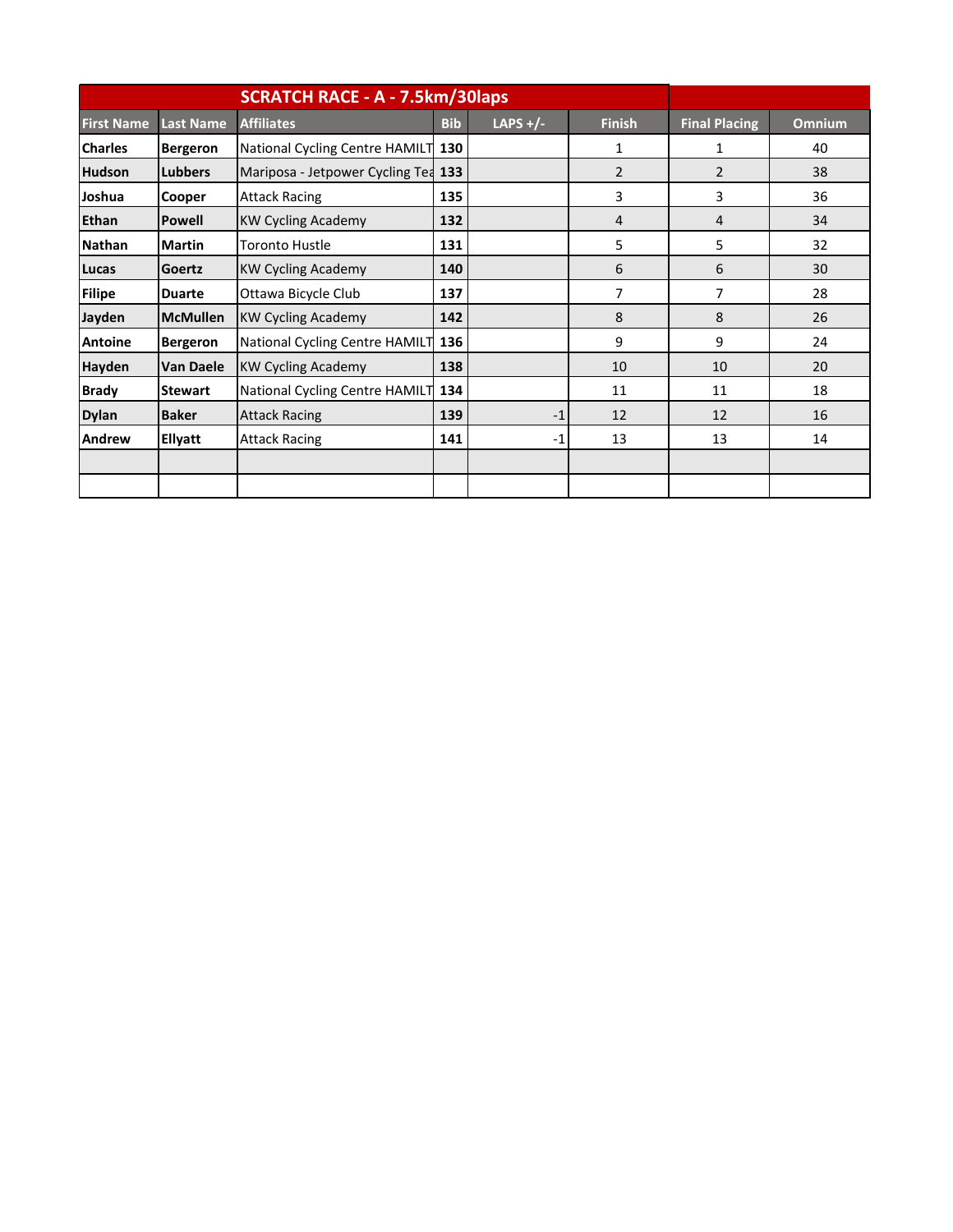|                   |                  | <b>SCRATCH RACE - B - 7.5km/30laps</b>  |            |            |                |                      |               |
|-------------------|------------------|-----------------------------------------|------------|------------|----------------|----------------------|---------------|
| <b>First Name</b> | <b>Last Name</b> | <b>Affiliates</b>                       | <b>Bib</b> | LAPS $+/-$ | <b>Finish</b>  | <b>Final Placing</b> | <b>Omnium</b> |
| Vanessa           | Linton           | <b>Attack Racing</b>                    | 151        |            | 1              | 1                    | 40            |
| <b>Nora</b>       | <b>Brants</b>    | <b>Attack Racing</b>                    | 153        |            | $\overline{2}$ | $\overline{2}$       | 38            |
| Jake              |                  | Wojciechow Cyclepath Oakville Race Team | 163        |            | 3              | 3                    | 36            |
| Anika             | Fangeat          | <b>KW Cycling Academy</b>               | 158        |            | 4              | 4                    | 34            |
| <b>Albert</b>     |                  | <b>Montrichard Team HAMILTON</b>        | 150        |            | 5              | 5                    | 32            |
| <b>Brody</b>      | <b>Tompkins</b>  | <b>Attack Racing</b>                    | 157        |            | 6              | 6                    | 30            |
| Sophie            | <b>Mann</b>      | <b>Attack Racing</b>                    | 155        |            | $\overline{7}$ | $\overline{7}$       | 28            |
| <b>Taylor</b>     | Goertz           | <b>KW Cycling Academy</b>               | 162        |            | 8              | 8                    | 26            |
| Alexandra         | <b>Bradbury</b>  | <b>Team HAMILTON</b>                    | 156        |            | 9              | 9                    | 24            |
| Coryn             | <b>Spence</b>    | <b>Attack Racing</b>                    | 167        |            | 10             | 10                   | 22            |
| Sam               | <b>Taylor</b>    | <b>KW Cycling Academy</b>               | 154        |            | 11             | 11                   | 20            |
| <b>Jared</b>      | <b>McLean</b>    | <b>KW Cycling Academy</b>               | 152        |            | 12             | 12                   | 18            |
| <b>Sagan</b>      | Rankl            | <b>KW Cycling Academy</b>               | 166        |            | 13             | 13                   | 16            |
| <b>Maxim</b>      | Payne            | National Cycling Centre HAMILT 164      |            |            | 14             | 14                   | 14            |
| <b>Matthew</b>    | <b>Marcynuk</b>  | National Cycling Centre HAMILT          | 160        |            | 16             | 15                   | 12            |
| Jacob             | Osborne          | <b>Attack Racing</b>                    | 165        |            | 17             | 16                   | 10            |
| <b>Austin</b>     | <b>Baker</b>     | <b>Attack Racing</b>                    | 159        |            | 18             | 17                   | 8             |
| Linden            | Rauwerda         | Independent                             | 161        | $-2$       | 15             | 18                   | 6             |
|                   |                  |                                         |            |            |                |                      |               |
|                   |                  |                                         |            |            |                |                      |               |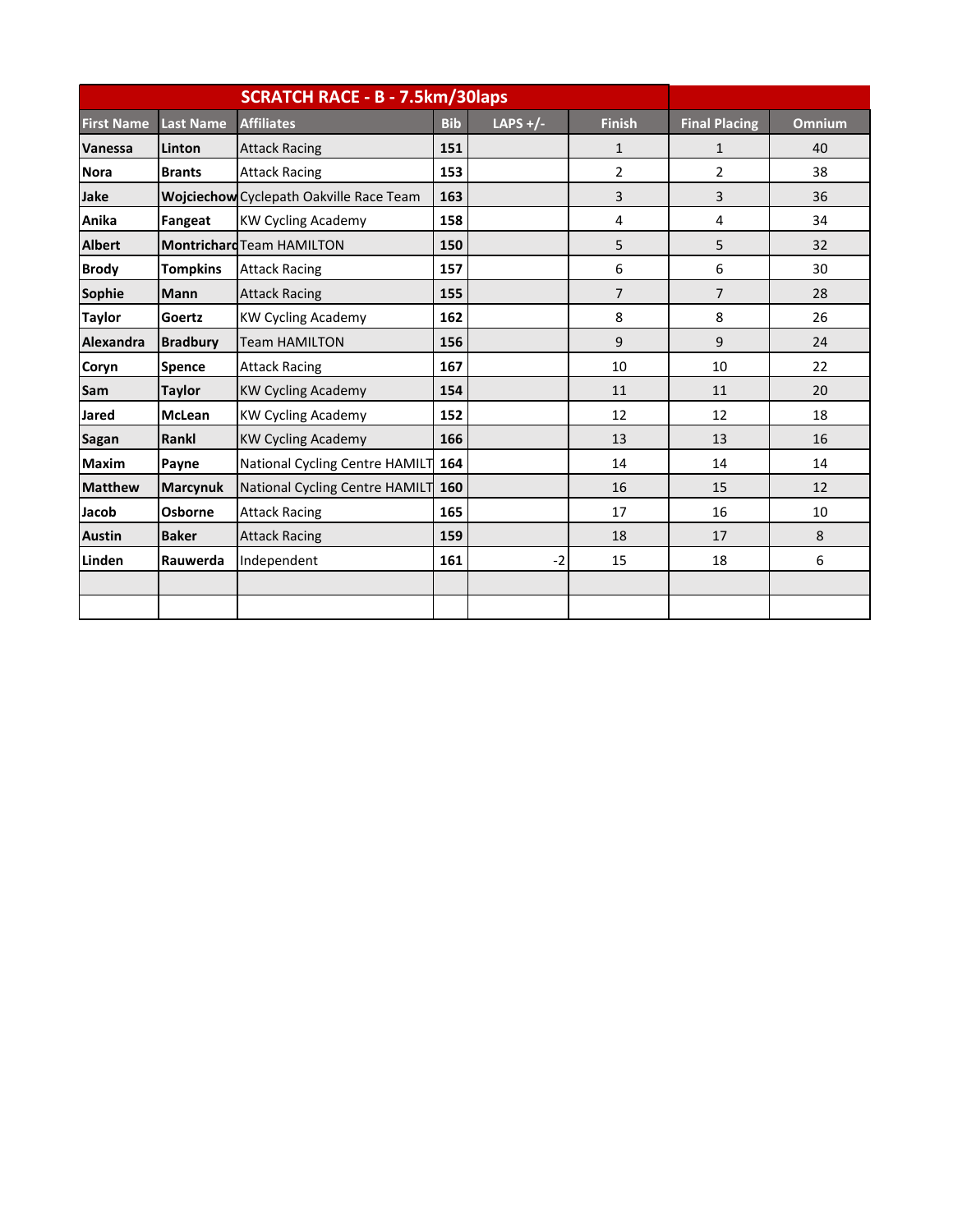|                   |                  | <b>SCRATCH RACE - C - 5km/20laps</b>                  |            |            |               |                      |               |
|-------------------|------------------|-------------------------------------------------------|------------|------------|---------------|----------------------|---------------|
| <b>First Name</b> | <b>Last Name</b> | <b>Affiliates</b>                                     | <b>Bib</b> | LAPS $+/-$ | <b>Finish</b> | <b>Final Placing</b> | <b>Omnium</b> |
| Samantha          | <b>Mantle</b>    | <b>KW Cycling Academy</b>                             | 173        |            |               |                      | 40            |
| Haniya            | Jackson          | Newmarket Eagles Cycling Club                         | 171        |            | 2             | $\overline{2}$       | 38            |
| <b>Maria</b>      | <b>Hill</b>      | <b>KW Cycling Academy</b>                             | 175        |            | 3             | 3                    | 36            |
| Ronan             |                  | Van Den Bos National Cycling Centre HAMILT 178        |            |            | 4             | 4                    | 34            |
| Jacob             | <b>Kemper</b>    | National Cycling Centre HAMILT 174                    |            |            | 5             | 5                    | 32            |
| Cyrena            | <b>McCulligh</b> | <b>Attack Racing</b>                                  | 177        |            | 6             | 6                    | 30            |
| <b>David</b>      |                  | <b>Montrichard National Cycling Centre HAMILT 172</b> |            |            | 7             | 7                    | 28            |
| <b>Blake</b>      |                  | <b>Shcherbatyk National Cycling Centre HAMILT 176</b> |            |            | 8             | 8                    | 26            |
| Jaxson            | Fangeat          | <b>KW Cycling Academy</b>                             | 170        | <b>DNS</b> | <b>DNS</b>    | <b>DNS</b>           | <b>DNS</b>    |
|                   |                  |                                                       |            |            |               |                      |               |
|                   |                  |                                                       |            |            |               |                      |               |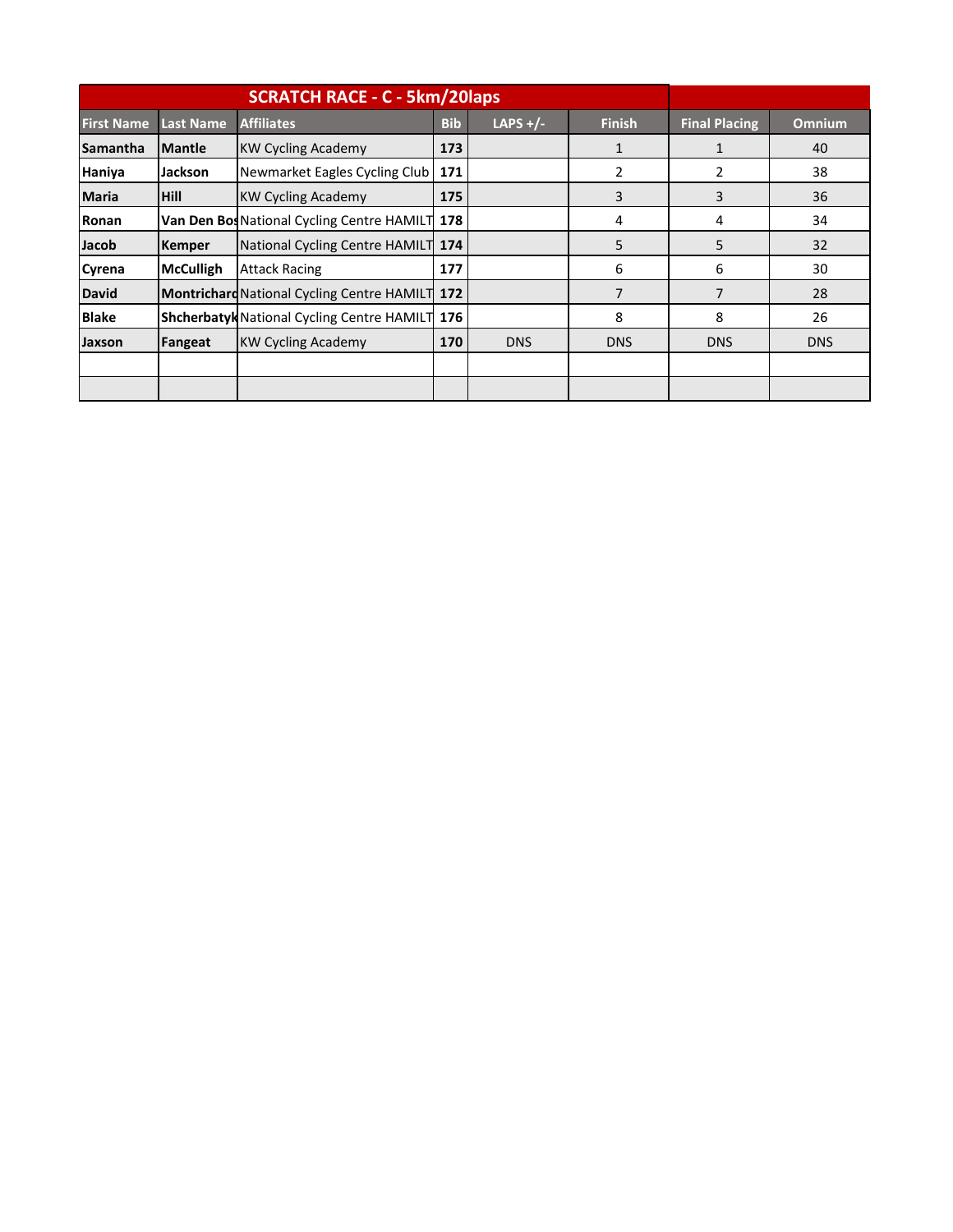|                   |                  | <b>SCRATCH RACE - D - 4km/16laps</b> |            |            |                |                      |               |
|-------------------|------------------|--------------------------------------|------------|------------|----------------|----------------------|---------------|
| <b>First Name</b> | <b>Last Name</b> | <b>Affiliates</b>                    | <b>Bib</b> | LAPS $+/-$ | <b>Finish</b>  | <b>Final Placing</b> | <b>Omnium</b> |
| <b>Thomas</b>     |                  | Salonen-BerKW Cycling Academy        | 188        |            |                | 1                    | 40            |
| <b>Harry</b>      |                  | <b>Buczkowski Attack Racing</b>      | 187        |            | $\overline{2}$ | $\overline{2}$       | 38            |
| James             | Langford         | <b>Attack Racing</b>                 | 181        |            | 3              | 3                    | 36            |
| <b>Felix</b>      | Fangeat          | <b>KW Cycling Academy</b>            | 180        |            | 4              | 4                    | 34            |
| Rohan             | Gawne            | <b>KW Cycling Academy</b>            | 186        |            | 5              | 5                    | 32            |
| <b>Braylen</b>    | <b>Classen</b>   | <b>Attack Racing</b>                 | 185        |            | 6              | 6                    | 30            |
| <b>Teagan</b>     | Hanneson         | National Cycling Centre HAMILT 182   |            |            | 7              | 7                    | 28            |
| Eve               | <b>Burke</b>     | National Cycling Centre HAMILT 184   |            |            | 8              | 8                    | 26            |
| Lili              | Paiement         | <b>KW Cycling Academy</b>            | 183        |            | 9              | 9                    | 24            |
|                   |                  |                                      |            |            |                |                      |               |
|                   |                  |                                      |            |            |                |                      |               |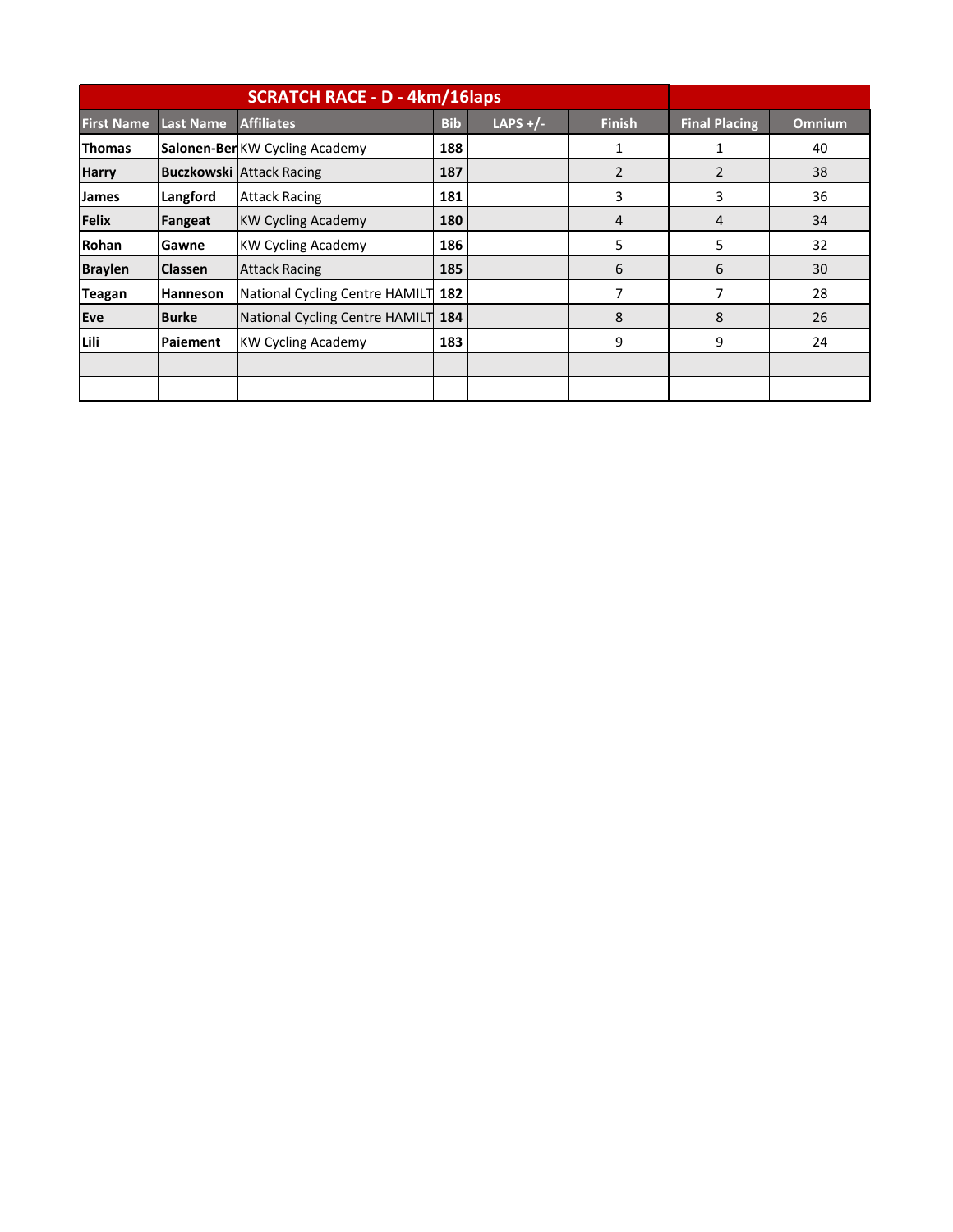|                   |                  | <b>SCRATCH RACE - E -3km/12laps</b> |            |            |               |                      |               |
|-------------------|------------------|-------------------------------------|------------|------------|---------------|----------------------|---------------|
| <b>First Name</b> | <b>Last Name</b> | <b>Affiliates</b>                   | <b>Bib</b> | LAPS $+/-$ | <b>Finish</b> | <b>Final Placing</b> | <b>Omnium</b> |
| <b>Ashton</b>     | <b>Smithson</b>  | <b>KW Cycling Academy</b>           | 195        |            |               |                      | 40            |
| <b>Benjamin</b>   | <b>Moore</b>     | National Cycling Centre HAMILT 190  |            |            |               |                      | 38            |
| Liam              |                  | <b>Buczkowski Attack Racing</b>     | 191        |            | ੨             |                      | 36            |
| lan               | <b>Marcynuk</b>  | National Cycling Centre HAMILT 194  |            |            | 4             | 4                    | 34            |
| <b>Addison</b>    | <b>McLean</b>    | <b>KW Cycling Academy</b>           | 193        |            |               | 5                    | 32            |
| <b>Jackson</b>    | Thompson         | National Cycling Centre HAMILT 192  |            |            | 6             | 6                    | 30            |
|                   |                  |                                     |            |            |               |                      |               |
|                   |                  |                                     |            |            |               |                      |               |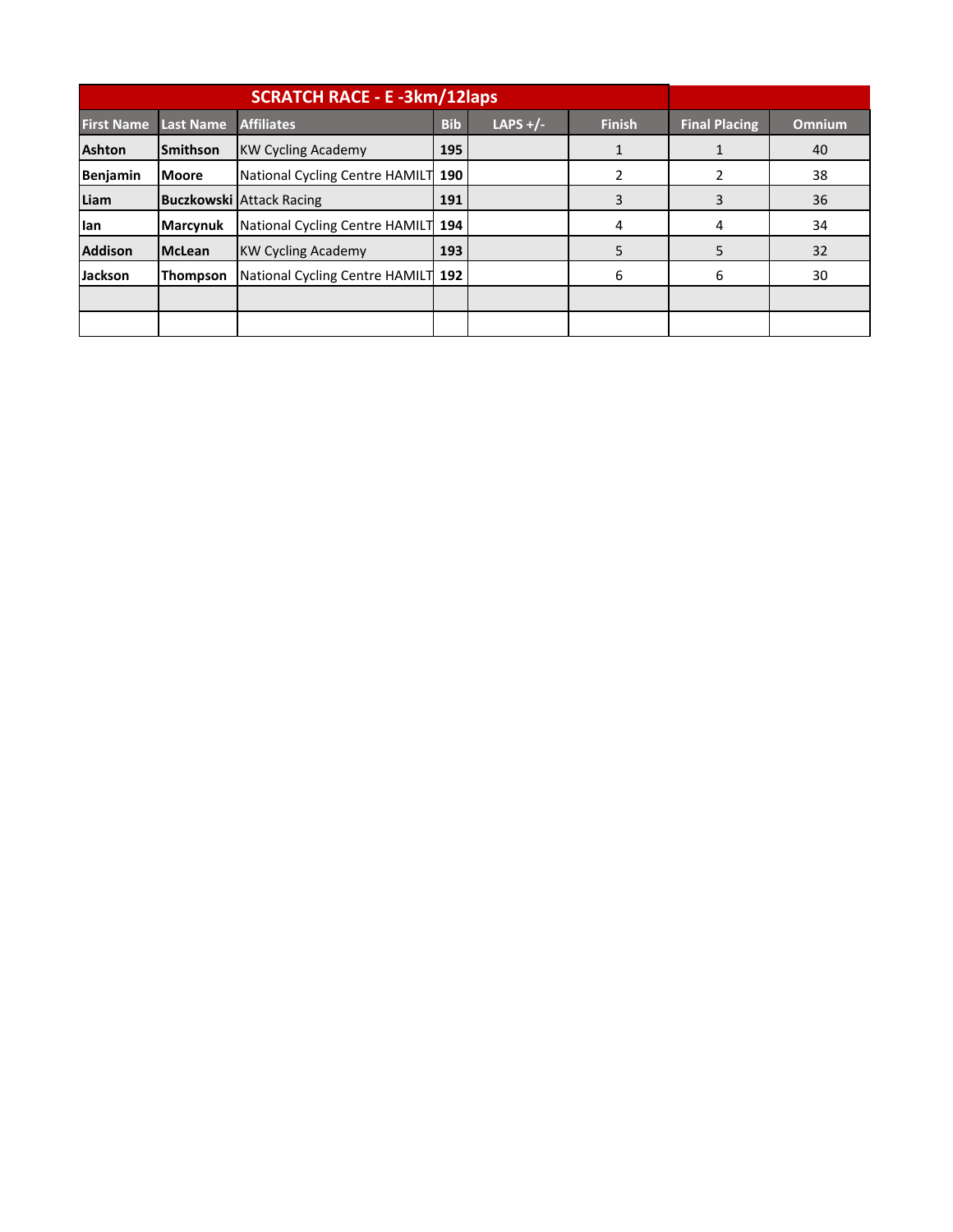|            |                 |                                                 |            |                                  |  |   | Tempo - A - 6.25km/25laps |   |  |  |   |                          |                         |           |    |   |          |   |   |                          |            |               |        |           |                |              |              |
|------------|-----------------|-------------------------------------------------|------------|----------------------------------|--|---|---------------------------|---|--|--|---|--------------------------|-------------------------|-----------|----|---|----------|---|---|--------------------------|------------|---------------|--------|-----------|----------------|--------------|--------------|
|            |                 |                                                 |            |                                  |  |   |                           |   |  |  |   |                          |                         |           |    |   |          |   |   |                          |            |               | Finish |           | <b>Final</b>   | <b>Fempo</b> | Omnium       |
| First Name | Last Name       | <b>Affiliates</b>                               | aia        | 10 19 18 17 16 15 14 12 12 11 10 |  |   |                           |   |  |  |   | $\overline{\phantom{0}}$ | $\overline{\mathbf{8}}$ | $\bullet$ | G1 | ۰ | $\omega$ | N | è | $\overline{\phantom{0}}$ | $-7 + SdV$ | <b>Points</b> | Order  |           | <b>Placing</b> | Omnium       | <b>Total</b> |
| Charles    | <b>Bergeron</b> | National Cycling Centre HAMILTON                | 130        | $\overline{1}$                   |  | ⊶ |                           |   |  |  |   |                          |                         |           | ⊢  |   |          |   |   | ⊢                        |            | 5             |        |           |                | $rac{4}{5}$  |              |
| Hudson     | Lubbers         | Mariposa - Jetpower Cycling Team                | 133        |                                  |  |   | E                         |   |  |  |   |                          |                         |           |    | ۳ |          |   |   |                          |            | ω             |        | N         | Z              | 38           |              |
| Brady      | Stewart         | National Cycling Centre HAMILTON                | 134        |                                  |  |   |                           |   |  |  |   |                          | ۳                       | ⊢         |    |   |          |   |   |                          |            | ω             |        | 4         | $\omega$       | 98           |              |
| Hayden     | Van Daele       | KW Cycling Academy                              | 138        |                                  |  |   |                           |   |  |  | ⊢ |                          |                         |           |    |   |          |   |   |                          |            |               |        | 50        | 4              | 34           |              |
| Jayden     | McMullen        | KW Cycling Academy                              | 142        |                                  |  |   |                           |   |  |  |   |                          |                         |           |    |   |          |   |   |                          |            |               |        | <b>υπ</b> | UП             | 32           |              |
| Antoine    | <b>Bergeron</b> | National Cycling Centre HAMILTON                | 136        |                                  |  |   |                           |   |  |  |   | ٣                        |                         |           |    |   |          |   |   |                          |            |               |        | 6         | თ              | မိ           |              |
| Nathan     | Martin          | <b>Toronto Hustle</b>                           | 131        |                                  |  |   |                           | ۳ |  |  |   |                          |                         |           |    |   |          |   |   |                          |            |               |        |           | J              | 28           |              |
| Filipe     | Duarte          | Ottawa Bicycle Club                             | 137        |                                  |  |   |                           |   |  |  |   |                          |                         |           |    |   |          |   |   |                          |            | 0             |        | ω         | $\infty$       | 56           |              |
| Ethan      | Powell          | KW Cycling Academy                              | 132        |                                  |  |   |                           |   |  |  |   |                          |                         |           |    |   |          |   |   |                          |            | 0             |        | თ         | 6              | 24           |              |
| Lucas      | Goertz          | <b>KW Cycling Academy</b>                       | 140        |                                  |  |   |                           |   |  |  |   |                          |                         |           |    |   |          |   |   |                          |            | 0             |        |           | 50             | 22           |              |
| loshua     | Cooper          | Attack Racing                                   | 135        |                                  |  |   |                           |   |  |  |   |                          |                         |           |    |   |          |   |   |                          |            | o             |        | $\infty$  | 11             | 20           |              |
| Andrew     | Ellyatt         | Attack Racing                                   | <b>I41</b> |                                  |  |   |                           |   |  |  |   |                          |                         |           |    |   |          |   |   |                          |            |               |        | 5         | 12             | 55           |              |
| Dylan      | Baker           | Attack Racing                                   | 139        |                                  |  |   |                           |   |  |  |   |                          |                         |           |    |   |          |   |   |                          | دٰر        | 0             | 13     |           | 53             | 5            |              |
|            |                 |                                                 |            |                                  |  |   |                           |   |  |  |   |                          |                         |           |    |   |          |   |   |                          |            |               |        |           |                |              |              |
|            |                 | Rider 131 Relegation C2 Riding on the blue band |            |                                  |  |   |                           |   |  |  |   |                          |                         |           |    |   |          |   |   |                          |            |               |        |           |                |              |              |
|            |                 |                                                 |            |                                  |  |   |                           |   |  |  |   |                          |                         |           |    |   |          |   |   |                          |            |               |        |           |                |              |              |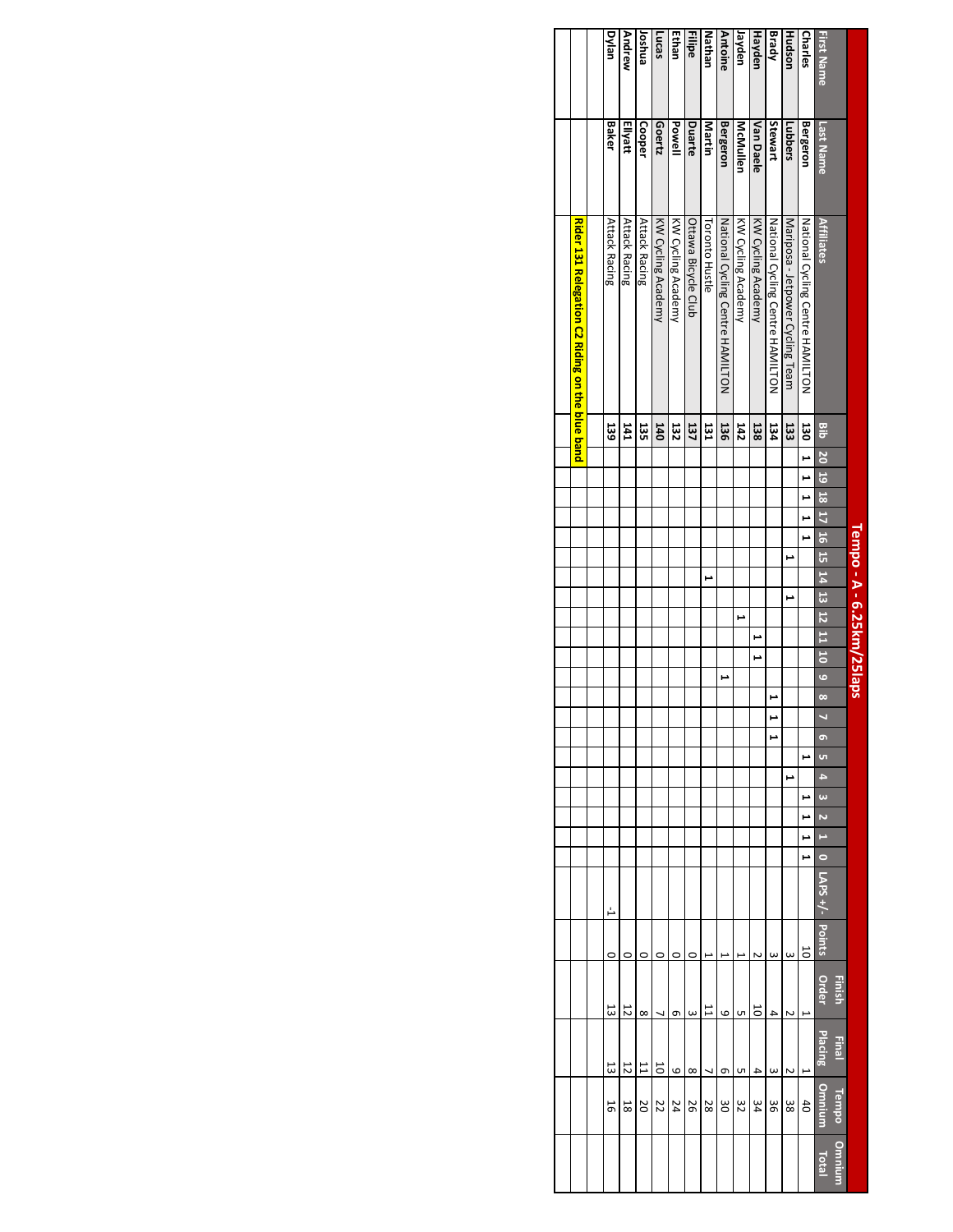|                   |                      |                                  |            |  | Tempo - B - 5km/20laps |                   |   |   |   |   |                |          |   |     |   |          |   |    |                          |                |          |                |                          |          |        |
|-------------------|----------------------|----------------------------------|------------|--|------------------------|-------------------|---|---|---|---|----------------|----------|---|-----|---|----------|---|----|--------------------------|----------------|----------|----------------|--------------------------|----------|--------|
|                   |                      |                                  |            |  |                        |                   |   |   |   |   |                |          |   |     |   |          |   |    |                          |                |          | Finish         | <b>Final</b>             | Tempo    | Omnium |
| <b>First Name</b> | Last Name            | <b>Affiliates</b>                | 쁭          |  |                        | 15 14 13 12 11 10 |   |   |   |   | $\overline{6}$ | $\infty$ | ō | UТ. | ÷ | $\omega$ | N | H  | $\overline{\phantom{0}}$ | LAPS+/- Points |          | Order          | Placing                  | Omnium   | Total  |
| Jake              | McLean               | KW Cycling Academy               | 152        |  | E                      |                   | ⊢ |   | ٣ |   |                | ۳        |   |     |   | ⊢        |   |    |                          |                | UП       | $\overline{ }$ | $\overline{ }$           | 40       |        |
| Maxim             | <b>Wojciechowski</b> | Cyclepath Oakville Race Team     | 163        |  |                        | ىر                |   |   |   | ⊶ |                |          |   |     |   |          | ⊢ |    |                          |                | $\omega$ | $\infty$       | $\sim$                   | 38       |        |
| Nora              | Linton               | Attack Racing                    | 151        |  |                        |                   |   |   |   |   |                |          | ⊢ | ۳   | ۳ |          |   |    |                          |                | $\omega$ | $\overline{L}$ | $\omega$                 | δg       |        |
| <b>Albert</b>     | Taylor               | KW Cycling Academy               | 154        |  |                        |                   |   |   |   |   |                |          |   |     |   |          |   |    | ⊢                        |                | ۴        | ⊢              | 4                        | 34       |        |
| Anika             | <b>Brants</b>        | Attack Racing                    | 53         |  |                        |                   |   | ٣ |   |   |                |          |   |     |   |          |   |    |                          |                | ۲        | 12             | G                        | 32       |        |
| Jacob             | Osborne              | Attack Racing                    | 165        |  |                        |                   |   |   |   |   |                |          |   |     |   |          |   | ىر |                          |                |          | 13             | G                        | 30       |        |
| Taylor            | Tompkins             | <b>Attack Racing</b>             | 157        |  |                        |                   |   |   |   |   | ⊢              |          |   |     |   |          |   |    |                          |                | ۳        | $\overline{8}$ | $\overline{\phantom{0}}$ | 28       |        |
| Alexandra         | Fangeat              | KW Cycling Academy               | 158        |  |                        |                   |   |   |   |   |                |          |   |     |   |          |   |    |                          |                | $\circ$  | Z              | $\infty$                 | 26       |        |
| Brody             | Mann                 | Attack Racing                    | ដូ         |  |                        |                   |   |   |   |   |                |          |   |     |   |          |   |    |                          |                | $\circ$  | $\omega$       | 6                        | 24       |        |
| Austin            | <b>Rankl</b>         | KW Cycling Academy               | <b>166</b> |  |                        |                   |   |   |   |   |                |          |   |     |   |          |   |    |                          |                | $\circ$  | 4              | 5                        | 22       |        |
| Vanessa           | Montrichard          | Team HAMILTON                    | 50         |  |                        |                   |   |   |   |   |                |          |   |     |   |          |   |    |                          |                | $\circ$  | S              | 出                        | 20       |        |
| Sophie            | <b>Bradbury</b>      | Team HAMILTON                    | 55         |  |                        |                   |   |   |   |   |                |          |   |     |   |          |   |    |                          |                | $\circ$  | G              | $\overline{5}$           | 18       |        |
| Sam               | Marcynuk             | NOTILIANILE Centre HANILTON      | 160        |  |                        |                   |   |   |   |   |                |          |   |     |   |          |   |    |                          |                | $\circ$  | 6              | E)                       | 5        |        |
| Linden            | Spence               | <b>Attack Racing</b>             | 167        |  |                        |                   |   |   |   |   |                |          |   |     |   |          |   |    |                          |                | $\circ$  | $\overline{0}$ | 14                       | 14       |        |
| Sagan             | Goertz               | KW Cycling Academy               | 162        |  |                        |                   |   |   |   |   |                |          |   |     |   |          |   |    |                          |                | $\circ$  | 14             | 5                        | 12       |        |
| Matthew           | Payne                | National Cycling Centre HAMILTON | 164        |  |                        |                   |   |   |   |   |                |          |   |     |   |          |   |    |                          |                | $\circ$  | 55             | 5                        | 5        |        |
| Coryn             | Baker                | Attack Racing                    | 59         |  |                        |                   |   |   |   |   |                |          |   |     |   |          |   |    |                          | А              | $\circ$  | 91             | 17                       | $\infty$ |        |
| Jared             | Rauwerda             | Independent                      | 161        |  |                        |                   |   |   |   |   |                |          |   |     |   |          |   |    |                          | А              | 0        | 11             | 58                       | G        |        |
|                   |                      |                                  |            |  |                        |                   |   |   |   |   |                |          |   |     |   |          |   |    |                          |                |          |                |                          |          |        |
|                   |                      |                                  |            |  |                        |                   |   |   |   |   |                |          |   |     |   |          |   |    |                          |                |          |                |                          |          |        |
|                   |                      |                                  |            |  |                        |                   |   |   |   |   |                |          |   |     |   |          |   |    |                          |                |          |                |                          |          |        |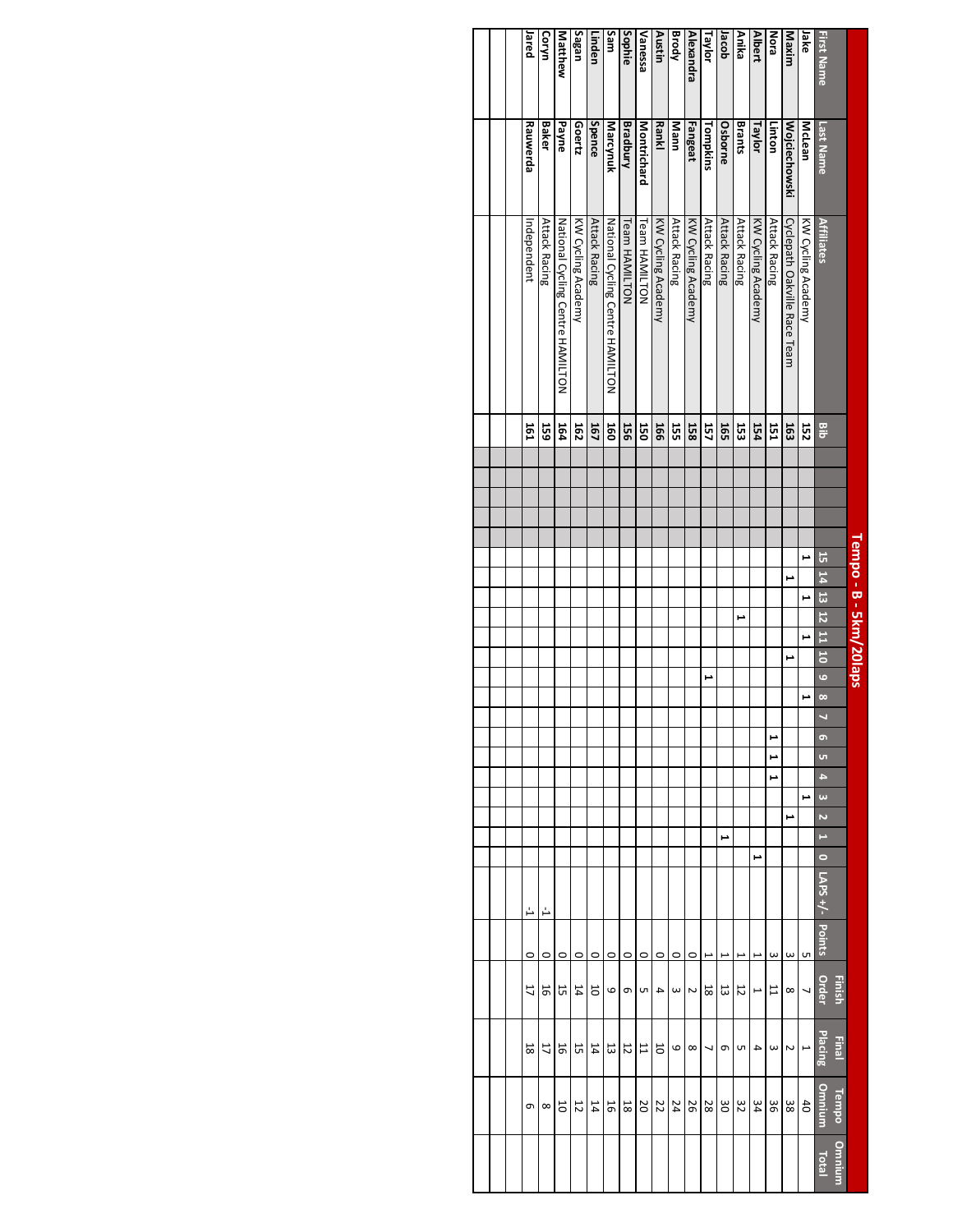|                   |               |                                  |            |  |  |   | Tempo - C - 5km/20laps |   |   |   |               |   |   |    |   |          |   |   |                                 |         |                        |                                |                        |                 |
|-------------------|---------------|----------------------------------|------------|--|--|---|------------------------|---|---|---|---------------|---|---|----|---|----------|---|---|---------------------------------|---------|------------------------|--------------------------------|------------------------|-----------------|
| <b>First Name</b> | Last Name     | <b>Affiliates</b>                | <b>Bib</b> |  |  |   | 15 14 13 12 11 10 9 8  |   |   |   |               | N | o | v. | 4 | $\omega$ | N |   | $1$ 0 $\lfloor$ LAPS +/- Points |         | Order<br><b>Finish</b> | <b>Placing</b><br><b>Final</b> | <b>Omnium</b><br>Tempo | Omnium<br>Total |
| Ronan             | Mantle        | <b>KW Cycling Academy</b>        | 173        |  |  | ⊢ |                        | ٣ |   |   |               |   |   |    |   |          |   | ⊢ |                                 |         |                        |                                | $rac{4}{5}$            |                 |
| Cyrena            | ≣             | KW Cycling Academy               | 175        |  |  |   |                        |   |   | ٣ | $\frac{1}{2}$ |   | ٣ |    | H |          |   |   |                                 | 1       | UП                     | N                              | 38                     |                 |
| Haniya            | nackson       | Newmarket Eagles Cycling Club    | 171        |  |  |   |                        |   | ⊢ |   |               |   |   |    |   | ⊢        |   |   |                                 | N       | 4                      | ω                              | 98                     |                 |
| lacob             | Kemper        | National Cycling Centre HAMILTON | 174        |  |  |   |                        |   |   |   |               |   |   |    |   |          |   |   |                                 | $\circ$ | N                      | 4                              | 34                     |                 |
| Blake             | McCulligh     | Attack Racing                    | 177        |  |  |   |                        |   |   |   |               |   |   |    |   |          |   |   |                                 | c       | ω                      | UП                             | 32                     |                 |
| uosxe             | Van Den Bosch | National Cycling Centre HAMILTON | 378        |  |  |   |                        |   |   |   |               |   |   |    |   |          |   |   |                                 | C       | თ                      | თ                              | δg                     |                 |
| David             | Shcherbatykh  | National Cycling Centre HAMILTON | 176        |  |  |   |                        |   |   |   |               |   |   |    |   |          |   |   |                                 | 0       | $\infty$               | J                              | 28                     |                 |
| Maria             | Montrichard   | National Cycling Centre HAMILTON | 172        |  |  |   |                        |   |   |   |               |   |   |    |   |          |   |   | Ь                               |         | J                      | $\infty$                       | 56                     |                 |
| Samantha          | Fangeat       | KW Cycling Academy               | 170        |  |  |   |                        |   |   |   |               |   |   |    |   |          |   |   |                                 | 0       | DNS                    | <b>DINS</b>                    | DNS                    | DNS             |
|                   |               |                                  |            |  |  |   |                        |   |   |   |               |   |   |    |   |          |   |   |                                 |         |                        |                                |                        |                 |
|                   |               |                                  |            |  |  |   |                        |   |   |   |               |   |   |    |   |          |   |   |                                 |         |                        |                                |                        |                 |
|                   |               |                                  |            |  |  |   |                        |   |   |   |               |   |   |    |   |          |   |   |                                 |         |                        |                                |                        |                 |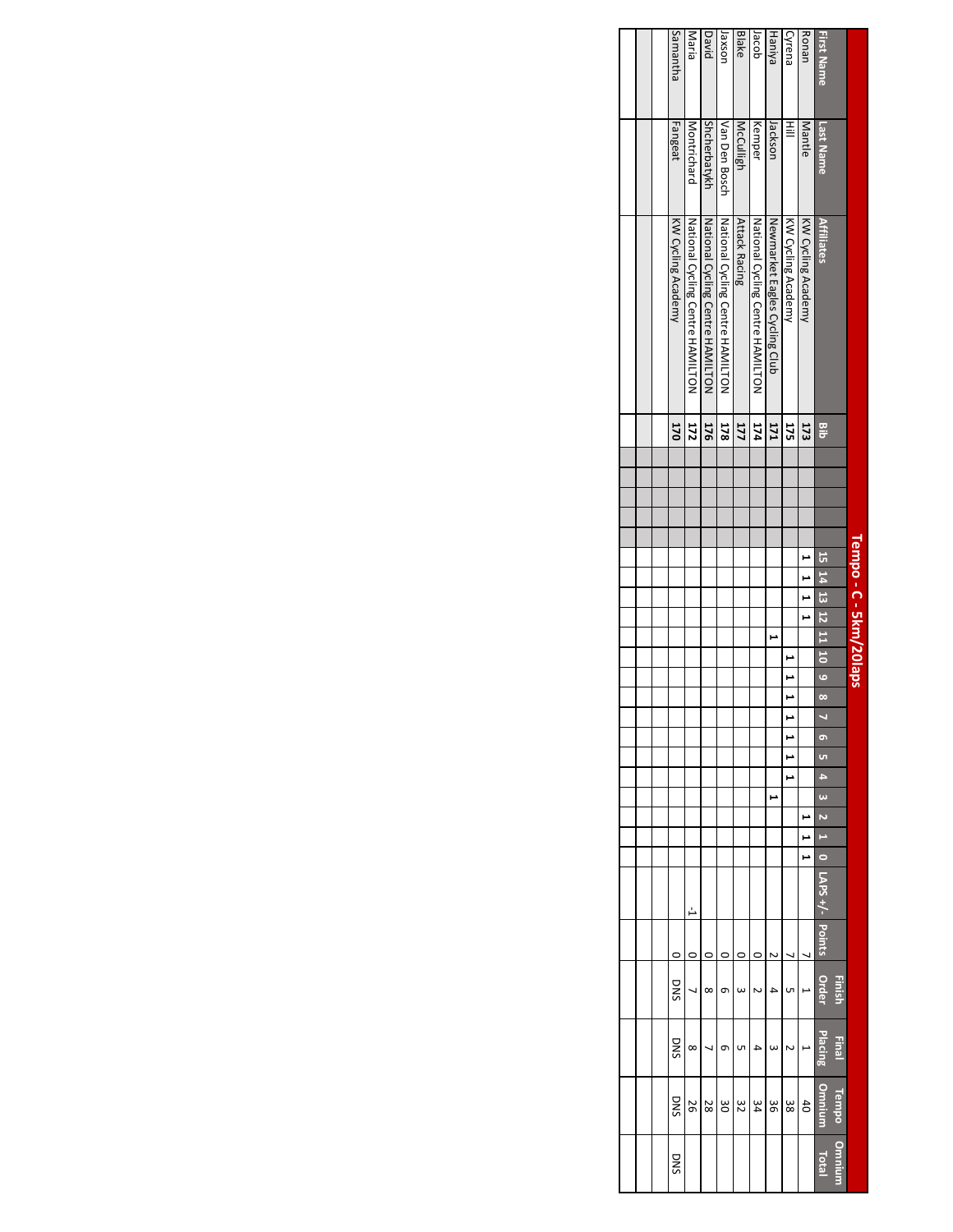|                   |                   |                                  |     |  | Tempo - D - 3km/12laps (points start after 2 laps |  |  |  |              |   |        |   |         |          |    |   |                                |         |              |              |              |              |
|-------------------|-------------------|----------------------------------|-----|--|---------------------------------------------------|--|--|--|--------------|---|--------|---|---------|----------|----|---|--------------------------------|---------|--------------|--------------|--------------|--------------|
|                   |                   |                                  |     |  |                                                   |  |  |  |              |   |        |   |         |          |    |   |                                |         | Finish       | <b>Final</b> | <b>Tempo</b> | Omniurr      |
| <b>First Name</b> | Last Name         | <b>Affiliates</b>                | gib |  |                                                   |  |  |  | $8 \t6 \t10$ |   | 6      |   | U)<br>A | $\omega$ |    |   | $2 \t1 \t0 \t$ LAPS +/- Points |         | <b>Order</b> | Placing      | Omnium       | <b>Total</b> |
| ≣                 | Salonen-Berscht   | KW Cycling Academy               | 188 |  |                                                   |  |  |  | ٣            | ٣ |        |   | ىر      | ⊢        |    | ⊶ |                                |         |              | ⊢            | $rac{4}{5}$  |              |
| Eve               | <b>Buczkowski</b> | <b>Attack Racing</b>             | 187 |  |                                                   |  |  |  |              |   |        | ⊶ |         |          | ىر |   |                                | ω       | N            | Z            | 38           |              |
| Harry             | Langford          | <b>Attack Racing</b>             | 181 |  |                                                   |  |  |  |              |   | د<br>ŀ |   |         |          |    |   |                                | ŀ       | J            | ω            | 98           |              |
| homas             | Fangeat           | KW Cycling Academy               | 180 |  |                                                   |  |  |  |              |   |        |   |         |          |    |   |                                | $\circ$ | ω            | 4            | 34           |              |
| lames             | Hanneson          | National Cycling Centre HAMILTON | 182 |  |                                                   |  |  |  |              |   |        |   |         |          |    |   |                                | 0       | 4            | UП           | 32           |              |
| leagan            | Gawne             | KW Cycling Academy               | 38  |  |                                                   |  |  |  |              |   |        |   |         |          |    |   |                                | 0       | C            | თ            | ပ္ပ          |              |
| Felix             | Paiement          | KW Cycling Academy               | 183 |  |                                                   |  |  |  |              |   |        |   |         |          |    |   |                                | 0       | თ            | 1            | 28           |              |
| Braylen           | Classen           | <b>Attack Racing</b>             | 582 |  |                                                   |  |  |  |              |   |        |   |         |          |    |   |                                | 0       | $\infty$     | $\infty$     | 92           |              |
| Rohan             | Burke             | National Cycling Centre HAMILTON | 184 |  |                                                   |  |  |  |              |   |        |   |         |          |    |   | Ľ                              | O       | 6            | 6            | 24           |              |
|                   |                   |                                  |     |  |                                                   |  |  |  |              |   |        |   |         |          |    |   |                                |         |              |              |              |              |
|                   |                   |                                  |     |  |                                                   |  |  |  |              |   |        |   |         |          |    |   |                                |         |              |              |              |              |
|                   |                   |                                  |     |  |                                                   |  |  |  |              |   |        |   |         |          |    |   |                                |         |              |              |              |              |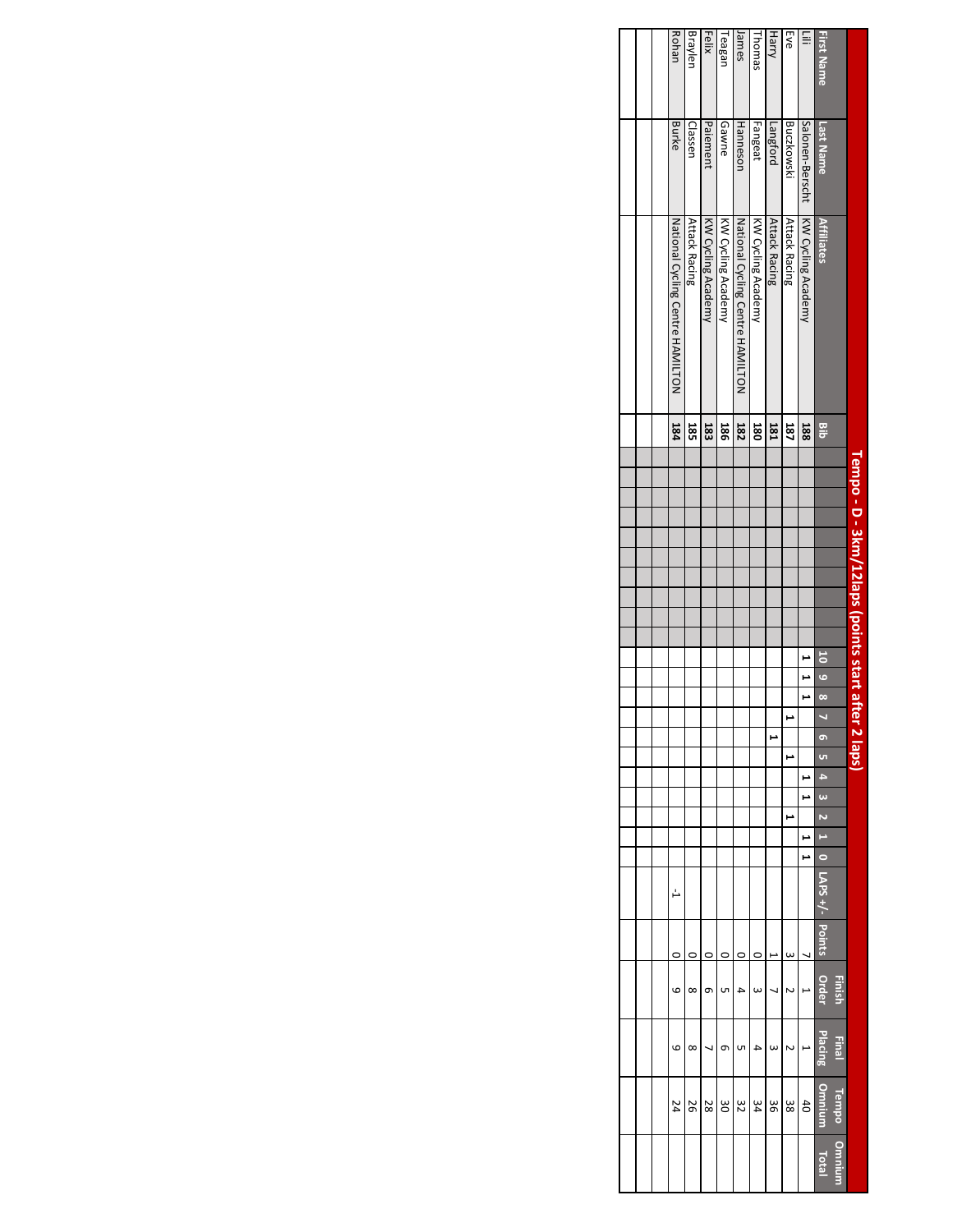|                   |                   |                                  |            | Tempo - E - 3km/12laps (points start after 2 laps |  |  |  |         |   |   |    |  |  |                        |   |        |              |                |               |
|-------------------|-------------------|----------------------------------|------------|---------------------------------------------------|--|--|--|---------|---|---|----|--|--|------------------------|---|--------|--------------|----------------|---------------|
|                   |                   |                                  |            |                                                   |  |  |  |         |   |   |    |  |  |                        |   | Finish | <b>Final</b> | Tempo          | <b>Umnium</b> |
| <b>First Name</b> | Last Name         | <b>Affiliates</b>                | 믈          |                                                   |  |  |  | 8 6 0 1 | N | ø | u. |  |  | $2 \t10 \tCSP-$ Points |   | Order  | Placing      | <b>Omniu</b>   | Total         |
| Jackson           | Smithson          | KW Cycling Academy               | 195        |                                                   |  |  |  |         |   |   |    |  |  |                        | თ |        |              | $\overline{d}$ |               |
| Ashton            | Moore             | National Cycling Centre HAMILTON | <b>O6T</b> |                                                   |  |  |  |         |   |   |    |  |  |                        | ω | ω      |              | 38             |               |
| Addison           | Marcynuk          | National Cycling Centre HAMILTON | 194        |                                                   |  |  |  |         |   |   | F  |  |  |                        |   |        | ω            | 98             |               |
| Benjamın          | <b>Buczkowski</b> | Attack Racing                    | 161        |                                                   |  |  |  |         |   |   |    |  |  |                        |   | ₽      |              | 34             |               |
| uel               | McLean            | KW Cycling Academy               | 193        |                                                   |  |  |  |         |   |   |    |  |  |                        |   | UП     | UП           | 32             |               |
| Liam              | Thompson          | NONILLYVIID & Centre HAMILTON    | 192        |                                                   |  |  |  |         |   |   |    |  |  |                        |   | თ      | თ            | မ္မ            |               |
|                   |                   |                                  |            |                                                   |  |  |  |         |   |   |    |  |  |                        |   |        |              |                |               |
|                   |                   |                                  |            |                                                   |  |  |  |         |   |   |    |  |  |                        |   |        |              |                |               |
|                   |                   |                                  |            |                                                   |  |  |  |         |   |   |    |  |  |                        |   |        |              |                |               |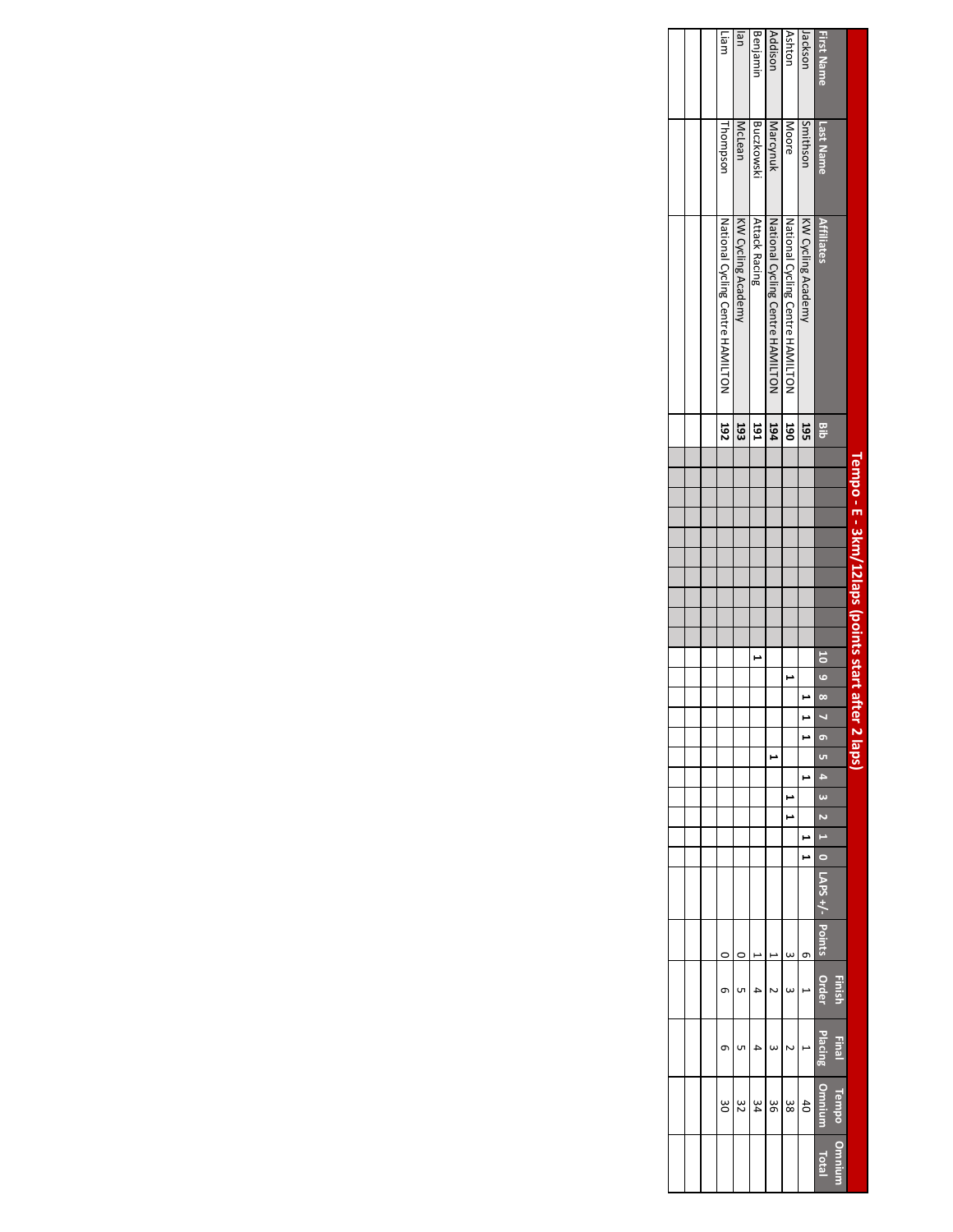|                   |                  | <b>ELIMINATION RACE - A</b>     |            |                      |                                     |                     |
|-------------------|------------------|---------------------------------|------------|----------------------|-------------------------------------|---------------------|
| <b>First Name</b> | <b>Last Name</b> | <b>Affiliates</b>               | <b>Bib</b> | <b>Final Placing</b> | <b>Elimination</b><br><b>Omnium</b> | <b>Omnium Total</b> |
| <b>Nathan</b>     | <b>Martin</b>    | <b>Toronto Hustle</b>           | 131        | 1                    | 40                                  |                     |
| <b>Antoine</b>    | <b>Bergeron</b>  | National Cycling Centre HAMILT  | 136        | $\overline{2}$       | 38                                  |                     |
| <b>Brady</b>      | <b>Stewart</b>   | National Cycling Centre HAMILT  | 134        | 3                    | 36                                  |                     |
| <b>Ethan</b>      | <b>Powell</b>    | <b>KW Cycling Academy</b>       | 132        | 4                    | 34                                  |                     |
| Jayden            | <b>McMullen</b>  | <b>KW Cycling Academy</b>       | 142        | 5                    | 32                                  |                     |
| <b>Charles</b>    | <b>Bergeron</b>  | National Cycling Centre HAMILT  | 130        | 6                    | 30                                  |                     |
| <b>Dylan</b>      | <b>Baker</b>     | <b>Attack Racing</b>            | 139        | 7                    | 28                                  |                     |
| Lucas             | <b>Goertz</b>    | <b>KW Cycling Academy</b>       | 140        | 8                    | 26                                  |                     |
| <b>Filipe</b>     | <b>Duarte</b>    | Ottawa Bicycle Club             | 137        | 9                    | 24                                  |                     |
| <b>Hayden</b>     | <b>Van Daele</b> | <b>KW Cycling Academy</b>       | 138        | 10                   | 22                                  |                     |
| Joshua            | Cooper           | <b>Attack Racing</b>            | 135        | 11                   | 20                                  |                     |
| <b>Andrew</b>     | <b>Ellyatt</b>   | <b>Attack Racing</b>            | 141        | 12                   | 18                                  |                     |
| <b>Hudson</b>     | <b>Lubbers</b>   | Mariposa - Jetpower Cycling Tea | 133        | 13                   | 16                                  |                     |
|                   |                  |                                 |            |                      |                                     |                     |
|                   |                  |                                 |            |                      |                                     |                     |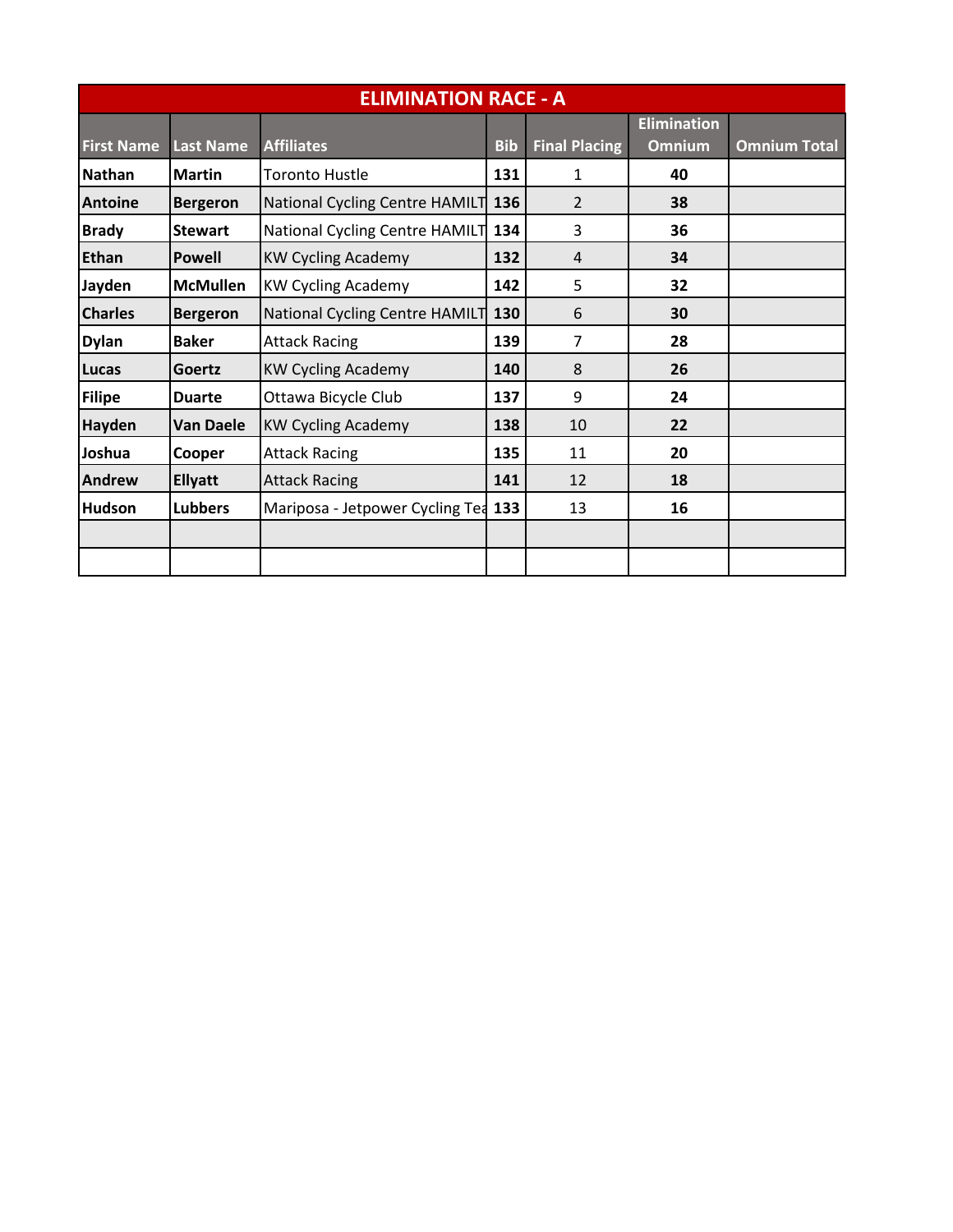|                   |                  | <b>ELIMINATION RACE - B</b>             |            |                      |                    |                     |
|-------------------|------------------|-----------------------------------------|------------|----------------------|--------------------|---------------------|
|                   |                  |                                         |            |                      | <b>Elimination</b> |                     |
| <b>First Name</b> | <b>Last Name</b> | <b>Affiliates</b>                       | <b>Bib</b> | <b>Final Placing</b> | <b>Omnium</b>      | <b>Omnium Total</b> |
| <b>Nora</b>       | Linton           | <b>Attack Racing</b>                    | 151        | 1                    | 40                 |                     |
| Alexandra         | Fangeat          | <b>KW Cycling Academy</b>               | 158        | $\overline{2}$       | 38                 |                     |
| <b>Albert</b>     | <b>Taylor</b>    | <b>KW Cycling Academy</b>               | 154        | 3                    | 36                 |                     |
| <b>Sagan</b>      | Goertz           | <b>KW Cycling Academy</b>               | 162        | 4                    | 34                 |                     |
| Linden            | <b>Spence</b>    | <b>Attack Racing</b>                    | 167        | 5                    | 32                 |                     |
| Vanessa           |                  | <b>Montrichard Team HAMILTON</b>        | 150        | 6                    | 30                 |                     |
| Anika             | <b>Brants</b>    | <b>Attack Racing</b>                    | 153        | $\overline{7}$       | 28                 |                     |
| <b>Brody</b>      | Mann             | <b>Attack Racing</b>                    | 155        | 8                    | 26                 |                     |
| Sophie            | <b>Bradbury</b>  | <b>Team HAMILTON</b>                    | 156        | 9                    | 24                 |                     |
| <b>Jared</b>      | Rauwerda         | Independent                             | 161        | 10                   | 22                 |                     |
| <b>Taylor</b>     | <b>Tompkins</b>  | <b>Attack Racing</b>                    | 157        | 11                   | 20                 |                     |
| Jacob             | Osborne          | <b>Attack Racing</b>                    | 165        | 12                   | 18                 |                     |
| <b>Austin</b>     | Rankl            | <b>KW Cycling Academy</b>               | 166        | 13                   | 16                 |                     |
| <b>Jake</b>       | <b>McLean</b>    | <b>KW Cycling Academy</b>               | 152        | 14                   | 14                 |                     |
| <b>Coryn</b>      | <b>Baker</b>     | <b>Attack Racing</b>                    | 159        | 15                   | 12                 |                     |
| <b>Maxim</b>      |                  | Wojciechow Cyclepath Oakville Race Team | 163        | 16                   | 10                 |                     |
| <b>Matthew</b>    | Payne            | National Cycling Centre HAMILT          | 164        | 17                   | 8                  |                     |
| Sam               | <b>Marcynuk</b>  | National Cycling Centre HAMILT          | 160        | 18                   | 6                  |                     |
|                   |                  |                                         |            |                      |                    |                     |
|                   |                  |                                         |            |                      |                    |                     |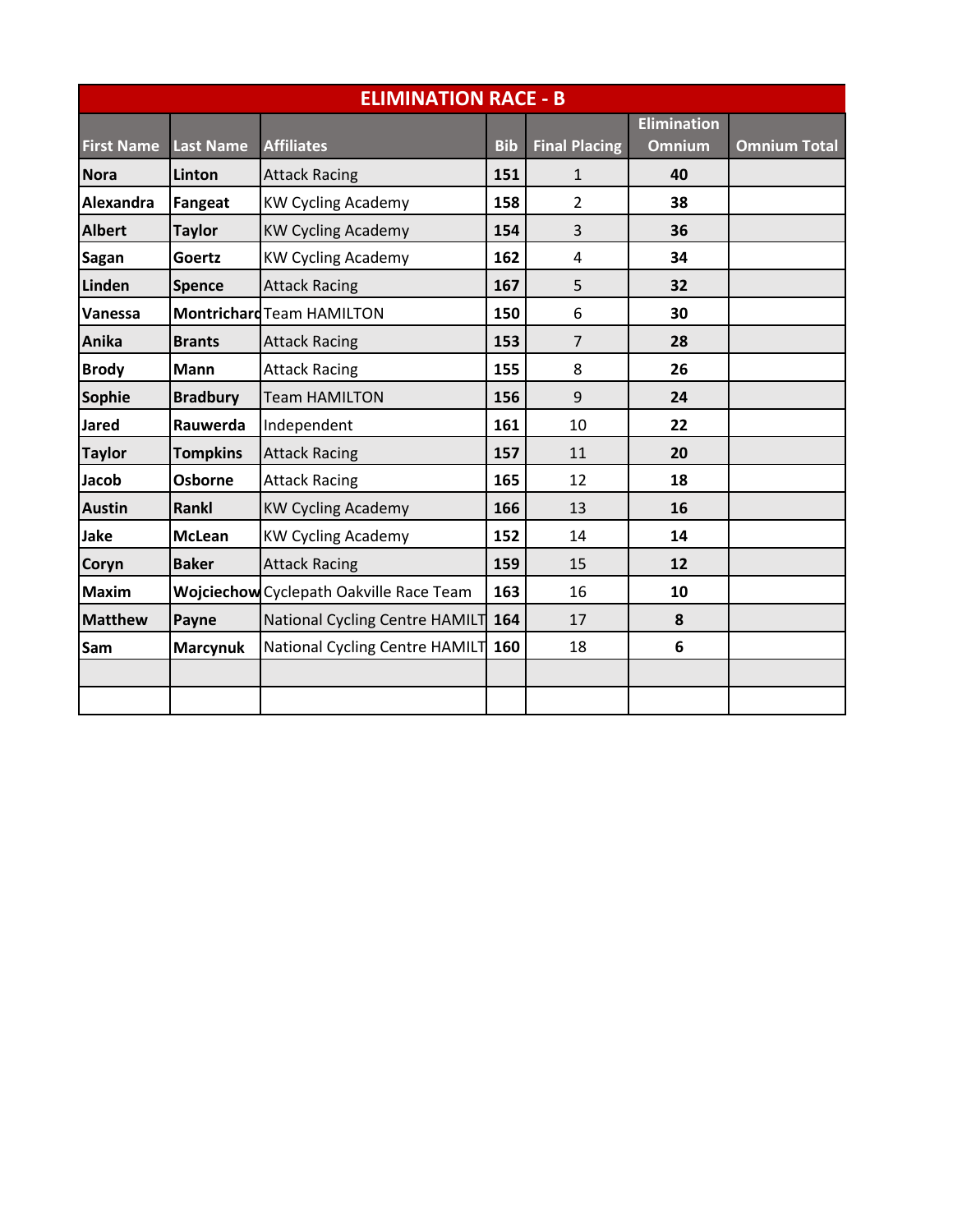|                   |                  | <b>ELIMINATION RACE - C</b>                       |            |                      |                                     |                     |
|-------------------|------------------|---------------------------------------------------|------------|----------------------|-------------------------------------|---------------------|
| <b>First Name</b> | <b>Last Name</b> | <b>Affiliates</b>                                 | <b>Bib</b> | <b>Final Placing</b> | <b>Elimination</b><br><b>Omnium</b> | <b>Omnium Total</b> |
| Ronan             | <b>Mantle</b>    | <b>KW Cycling Academy</b>                         | 173        | $\mathbf{1}$         | 40                                  |                     |
| Haniya            | Jackson          | Newmarket Eagles Cycling Club                     | 171        | 2                    | 38                                  |                     |
| <b>David</b>      |                  | <b>Shcherbatyk National Cycling Centre HAMILT</b> | 176        | 3                    | 36                                  |                     |
| <b>Cyrena</b>     | Hill             | <b>KW Cycling Academy</b>                         | 175        | 4                    | 34                                  |                     |
| <b>Jaxson</b>     |                  | Van Den Bos National Cycling Centre HAMILT        | 178        | 5                    | 32                                  |                     |
| <b>Maria</b>      |                  | <b>Montrichard National Cycling Centre HAMILT</b> | 172        | 6                    | 30                                  |                     |
| Jacob             | <b>Kemper</b>    | National Cycling Centre HAMILT                    | 174        | 7                    | 28                                  |                     |
| <b>Blake</b>      | <b>McCulligh</b> | <b>Attack Racing</b>                              | 177        | 8                    | 26                                  |                     |
| Samantha          | Fangeat          | <b>KW Cycling Academy</b>                         | 170        | <b>DNS</b>           | <b>DNS</b>                          | <b>DNS</b>          |
|                   |                  |                                                   |            |                      |                                     |                     |
|                   |                  |                                                   |            |                      |                                     |                     |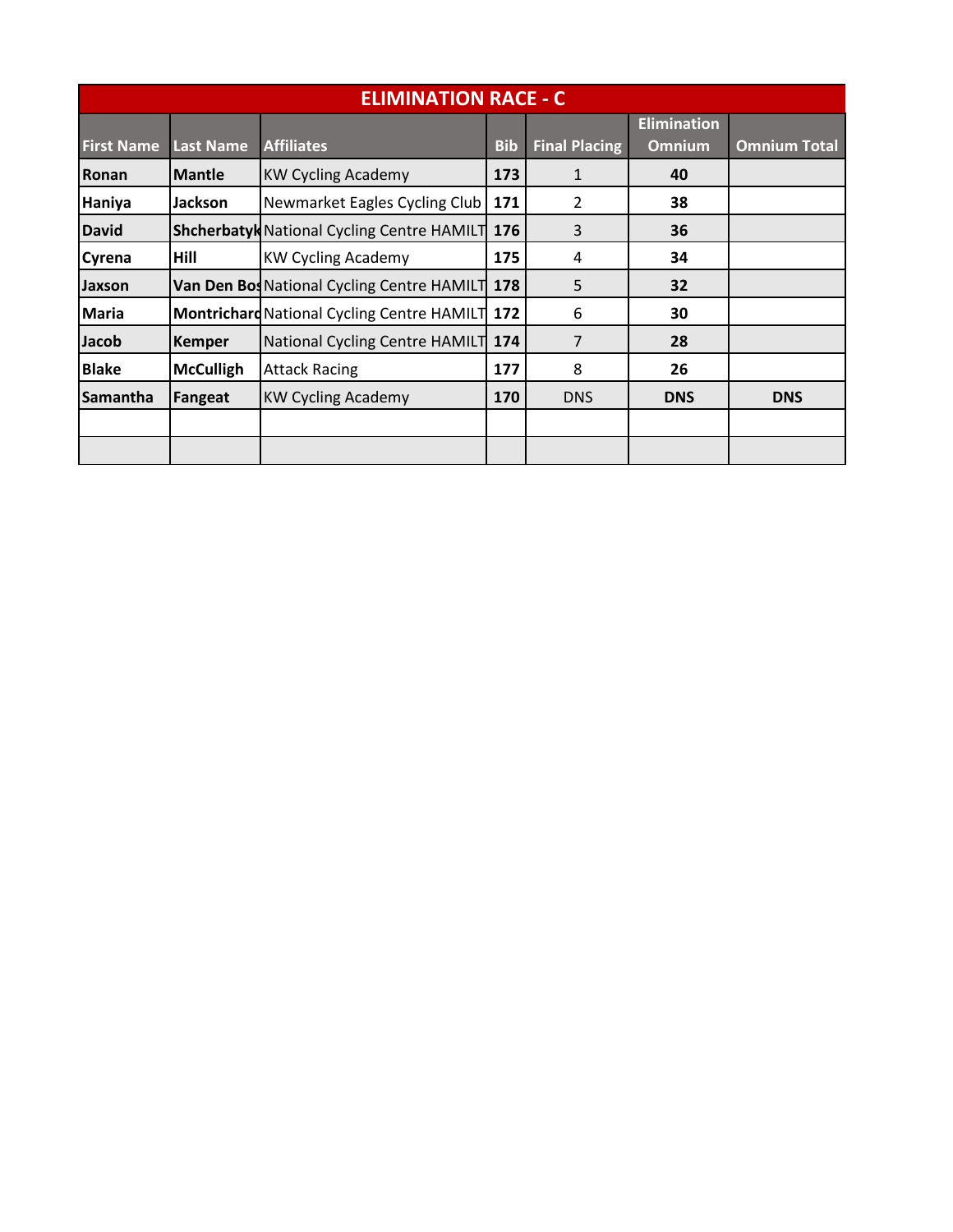|                   |                  | <b>ELIMINATION RACE - D</b>     |            |                      |                                     |                     |
|-------------------|------------------|---------------------------------|------------|----------------------|-------------------------------------|---------------------|
| <b>First Name</b> | <b>Last Name</b> | <b>Affiliates</b>               | <b>Bib</b> | <b>Final Placing</b> | <b>Elimination</b><br><b>Omnium</b> | <b>Omnium Total</b> |
| Eve               |                  | <b>Buczkowski Attack Racing</b> | 187        | 1                    | 40                                  |                     |
| Lili              |                  | Salonen-Ber KW Cycling Academy  | 188        | 2                    | 38                                  |                     |
| <b>James</b>      | Hanneson         | National Cycling Centre HAMILT  | 182        | 3                    | 36                                  |                     |
| Rohan             | <b>Burke</b>     | National Cycling Centre HAMILT  | 184        | 4                    | 34                                  |                     |
| <b>Harry</b>      | Langford         | <b>Attack Racing</b>            | 181        | 5                    | 32                                  |                     |
| <b>Felix</b>      | Paiement         | <b>KW Cycling Academy</b>       | 183        | 6                    | 30                                  |                     |
| <b>Thomas</b>     | Fangeat          | <b>KW Cycling Academy</b>       | 180        | 7                    | 28                                  |                     |
| <b>Braylen</b>    | <b>Classen</b>   | <b>Attack Racing</b>            | 185        | 8                    | 26                                  |                     |
| <b>Teagan</b>     | Gawne            | <b>KW Cycling Academy</b>       | 186        | 9                    | 24                                  |                     |
|                   |                  |                                 |            |                      |                                     |                     |
|                   |                  |                                 |            |                      |                                     |                     |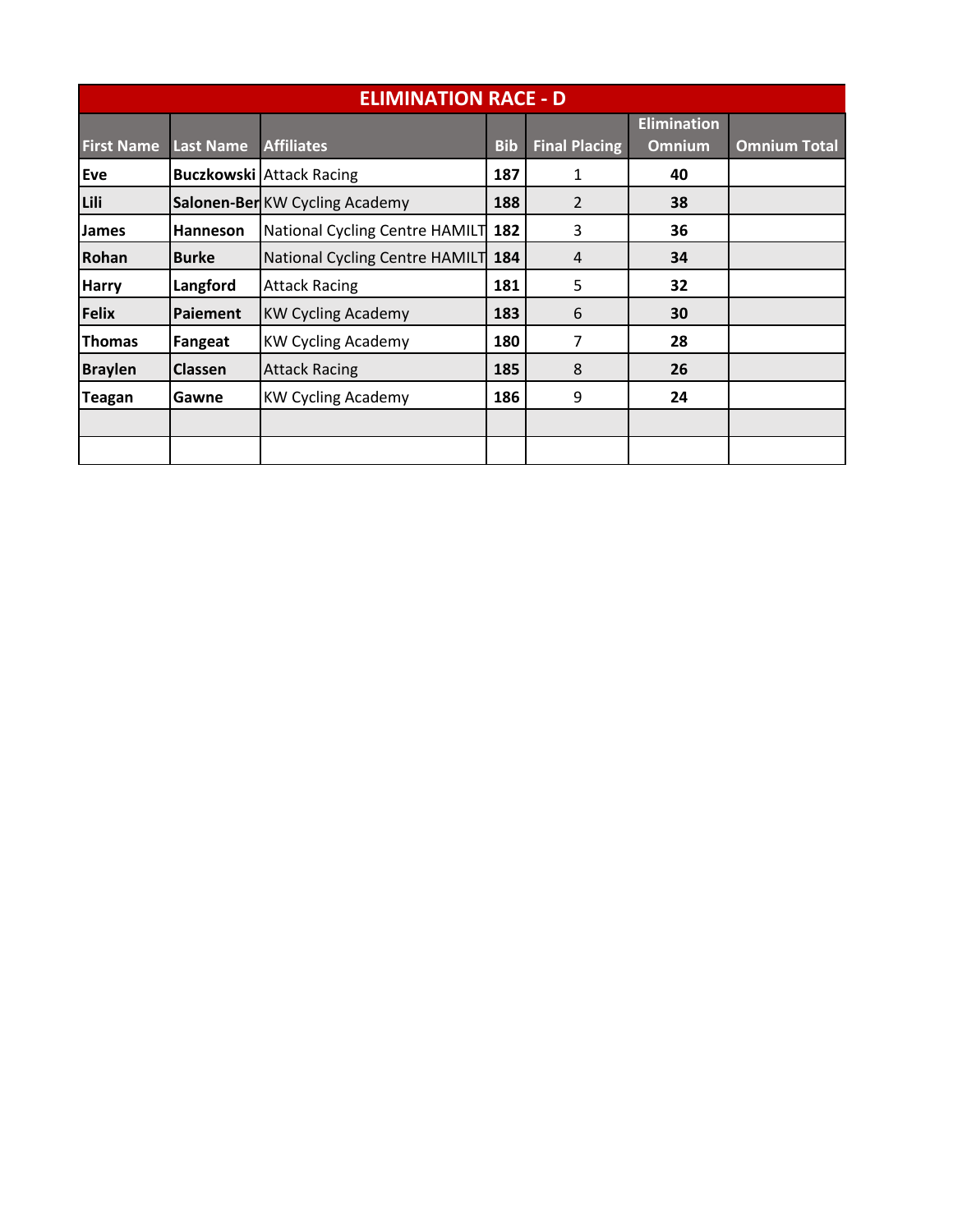|                   |                  | <b>ELIMINATION RACE - E</b>     |            |                      |               |                     |
|-------------------|------------------|---------------------------------|------------|----------------------|---------------|---------------------|
| <b>First Name</b> | <b>Last Name</b> | <b>Affiliates</b>               | <b>Bib</b> | <b>Final Placing</b> | <b>Omnium</b> | <b>Omnium Total</b> |
| <b>Jackson</b>    | <b>Smithson</b>  | <b>KW Cycling Academy</b>       | 195        | $\mathbf{1}$         | 40            |                     |
| <b>Ashton</b>     | <b>Moore</b>     | National Cycling Centre HAMILT  | 190        | $\mathcal{P}$        | 38            |                     |
| <b>Addison</b>    | <b>Marcynuk</b>  | National Cycling Centre HAMILT  | 194        | 3                    | 36            |                     |
| <b>Benjamin</b>   |                  | <b>Buczkowski Attack Racing</b> | 191        | 4                    | 34            |                     |
| Liam              | <b>Thompson</b>  | National Cycling Centre HAMILT  | 192        | 5                    | 32            |                     |
| lan               | <b>McLean</b>    | <b>KW Cycling Academy</b>       | 193        | 6                    | 30            |                     |
|                   |                  |                                 |            |                      |               |                     |
|                   |                  |                                 |            |                      |               |                     |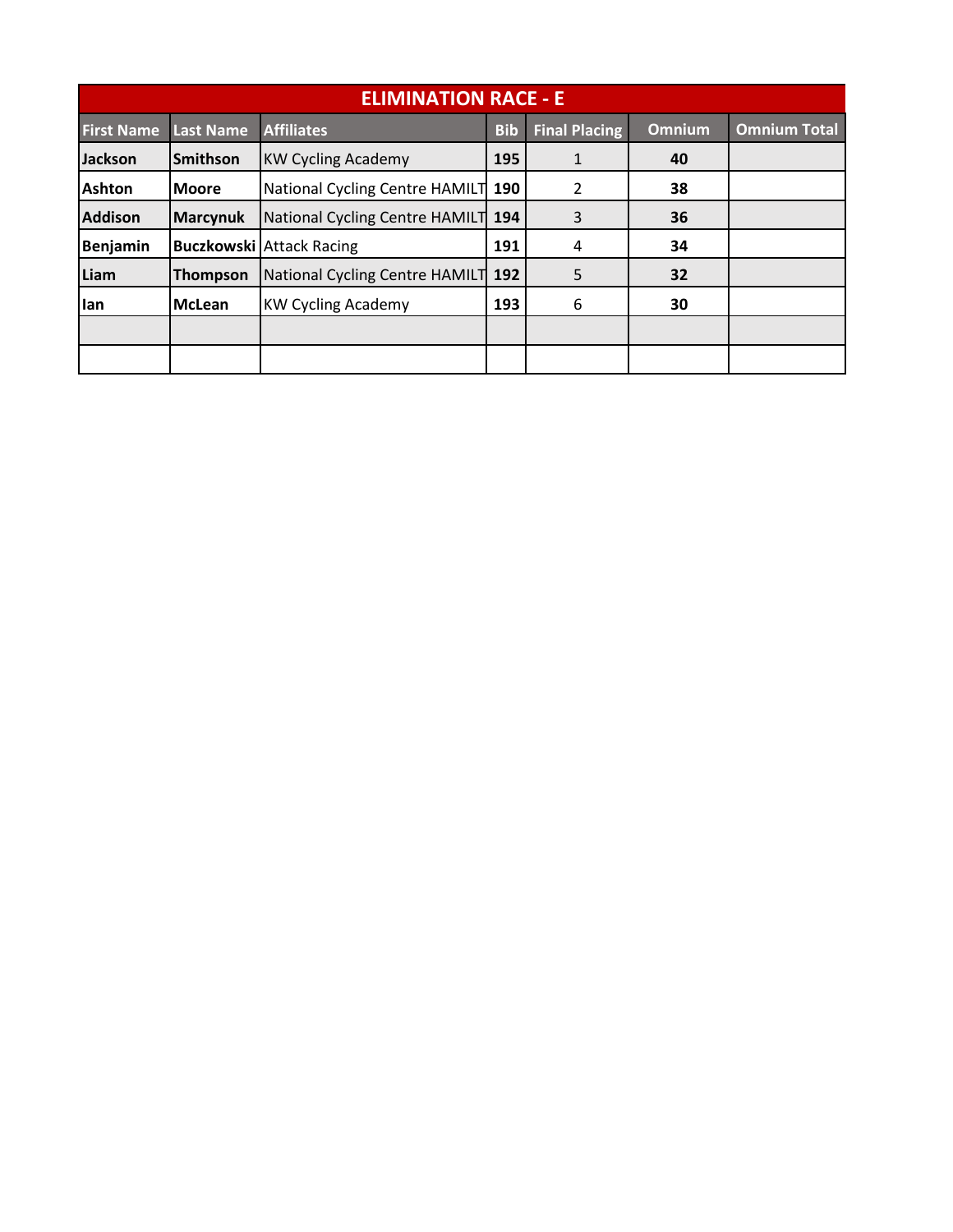|                   |                  | POINTS RACE - A - 10km/40laps (Sprints eve |                  |  |    |                       |    |    |         |               |                          |                |
|-------------------|------------------|--------------------------------------------|------------------|--|----|-----------------------|----|----|---------|---------------|--------------------------|----------------|
| <b>First Name</b> | <b>Last Name</b> | <b>Affiliates</b>                          | Bib              |  | 51 | 52                    | S3 | 54 | APS +/- | <b>POINTS</b> | <b>FINISH ORDER</b>      | Final Placing  |
| <b>Charles</b>    | <b>Bergeron</b>  | National Cycling Centre HAMIL              | 130              |  | uп | ⊢                     | UΠ | თ  |         | 17            | N                        |                |
| <b>Brady</b>      | Stewart          | National Cycling Centre HAMIL              | 134              |  |    | N                     |    | 5  |         | 12            | $\overline{\phantom{0}}$ | Z              |
| Hudson            | Lubbers          | Mariposa - Jetpower Cycling Ted 133        |                  |  |    |                       | ω  | 4  |         |               | ω                        | ω              |
| Jayden            | McMullen         | KW Cycling Academy                         | 142              |  | N  | <b>υ</b> τ            |    |    |         |               | $\infty$                 | 4              |
| Hayden            | <b>Van Daele</b> | KW Cycling Academy                         | 138              |  | ω  |                       | ⊢  |    |         | 4             | 6                        | cл             |
| <b>Ethan</b>      | Powell           | KW Cycling Academy                         | 132              |  |    | $\boldsymbol{\omega}$ |    |    |         | $\omega$      | 5                        | თ              |
| Lucas             | Goertz           | KW Cycling Academy                         | 140              |  |    |                       |    | N  |         | N             | 4                        |                |
| Nathan            | Martin           | Toronto Hustle                             | 131              |  |    |                       | N  |    |         | N             | Cп                       | $\infty$       |
| <b>Filipe</b>     | Duarte           | Ottawa Bicycle Club                        | 137              |  | ⊨  |                       |    |    |         | ⊢             | თ                        | ဖ              |
| <b>Antoine</b>    | <b>Bergeron</b>  | National Cycling Centre HAMILT             | $\frac{136}{13}$ |  |    |                       |    |    |         | O             |                          | 50             |
| Andrew            | Ellyatt          | <b>Attack Racing</b>                       | <b>141</b>       |  |    |                       |    |    |         | 0             | IJ                       | IJ             |
| Dylan             | <b>Baker</b>     | <b>Attack Racing</b>                       | 139              |  |    |                       |    |    |         | $\circ$       | 53                       | $\overline{c}$ |
| Joshua            | Cooper           | <b>Attack Racing</b>                       | 135              |  |    |                       |    |    | Ļ       | $\circ$       | 12                       | 53             |
|                   |                  |                                            |                  |  |    |                       |    |    |         |               |                          |                |
|                   |                  |                                            |                  |  |    |                       |    |    |         |               |                          |                |
|                   |                  |                                            |                  |  |    |                       |    |    |         |               |                          |                |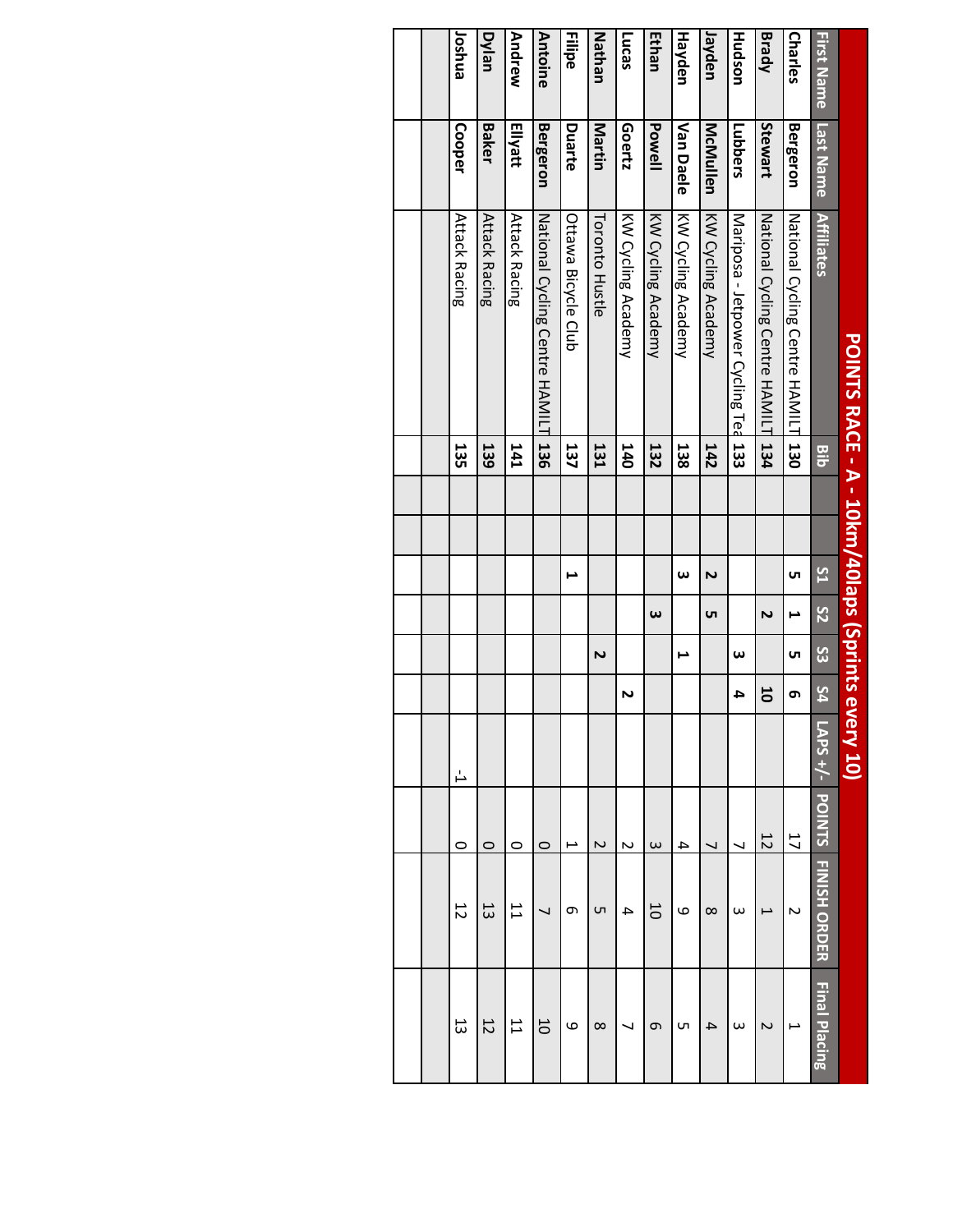|                   |                 | POINTS RACE - B - 7.5km/30laps (Sprints every 5) |            |    |          |                       |                       |    |              |         |                          |                     |                          |
|-------------------|-----------------|--------------------------------------------------|------------|----|----------|-----------------------|-----------------------|----|--------------|---------|--------------------------|---------------------|--------------------------|
| <b>First Name</b> | Last Name       | <b>Affiliates</b>                                | <b>Bib</b> | 51 | 52       | 33                    | 54                    | SS | $\mathbf{S}$ | APS +/- | <b>POINTS</b>            | <b>FINISH ORDER</b> | Final Placing            |
| <b>Albert</b>     | Taylor          | KW Cycling Academy                               | 154        |    |          | N                     | $\boldsymbol{\omega}$ |    | 50           |         | 15                       | $\overline{ }$      | $\mapsto$                |
| Jake              | McLean          | KW Cycling Academy                               | 152        | UТ |          |                       | UТ                    |    |              |         | 50                       | ↘                   | ς                        |
| Alexandra         | Fangeat         | KW Cycling Academy                               | 158        |    |          | UТ                    |                       | ω  |              |         | $\infty$                 | G                   | ω                        |
| Vanessa           |                 | <b>Nontrichard Hear HANILHON</b>                 | 150        | ⊢  |          |                       |                       |    | თ            |         | $\overline{\phantom{0}}$ | Σ                   | 4                        |
| Sagan             | Goertz          | KW Cycling Academy                               | 162        |    | <b>ι</b> |                       |                       | 2  |              |         | $\overline{\phantom{0}}$ | $\infty$            | <b>Uπ</b>                |
| Linden            | Spence          | <b>Attack Racing</b>                             | 167        |    |          |                       | N                     |    | 4            |         | G                        | $\omega$            | c                        |
| Nora              | Linton          | <b>Attack Racing</b>                             | 151        | 2  | ī        | I                     |                       |    | N            |         | σ                        | 4                   | $\overline{\phantom{0}}$ |
| Maxim             |                 | Wojciechow Cyclepath Oakville Race Team          | 163        | ω  | N        |                       |                       |    |              |         | C                        | 50                  | $\infty$                 |
| Austin            | Rankl           | KW Cycling Academy                               | <b>166</b> |    |          |                       |                       | UП |              |         | C                        | 16                  | $\mathbf{Q}$             |
| Jacob             | Osborne         | <b>Attack Racing</b>                             | 165        |    | ω        |                       | L                     |    |              |         | 4                        | $\overline{1}$      | 50                       |
| <b>Anika</b>      | <b>Brants</b>   | <b>Attack Racing</b>                             | 153        |    |          | $\boldsymbol{\omega}$ |                       |    |              |         | $\omega$                 | Cп                  | 11                       |
| Sophie            | <b>Bradbury</b> | Team HAMILTON                                    | <b>156</b> |    |          |                       |                       | ⊶  |              |         | L                        | 6                   | 12                       |
| <b>Brody</b>      | Mann            | <b>Attack Racing</b>                             | 155        |    |          |                       |                       |    |              |         | $\circ$                  | 12                  | 13                       |
| Matthew           | <b>Payne</b>    | National Cycling Centre HAMIL                    | 164        |    |          |                       |                       |    |              |         | $\circ$                  | 13                  | 14                       |
| Taylor            | Tompkins        | <b>Attack Racing</b>                             | 157        |    |          |                       |                       |    |              |         | $\circ$                  | 14                  | 55                       |
| Sam               | Marcynuk        | National Cycling Centre HAMILT                   | 160        |    |          |                       |                       |    |              |         | 0                        | 55                  | 5                        |
| Jared             | Rauwerda        | ndependent                                       | <b>161</b> |    |          |                       |                       |    |              | Ļ       | $\circ$                  | 18                  | 17                       |
| Coryn             | Baker           | <b>Attack Racing</b>                             | 159        |    |          |                       |                       |    |              | ή       | O                        | 17                  | $\overline{8}$           |
|                   |                 |                                                  |            |    |          |                       |                       |    |              |         |                          |                     |                          |
|                   |                 |                                                  |            |    |          |                       |                       |    |              |         |                          |                     |                          |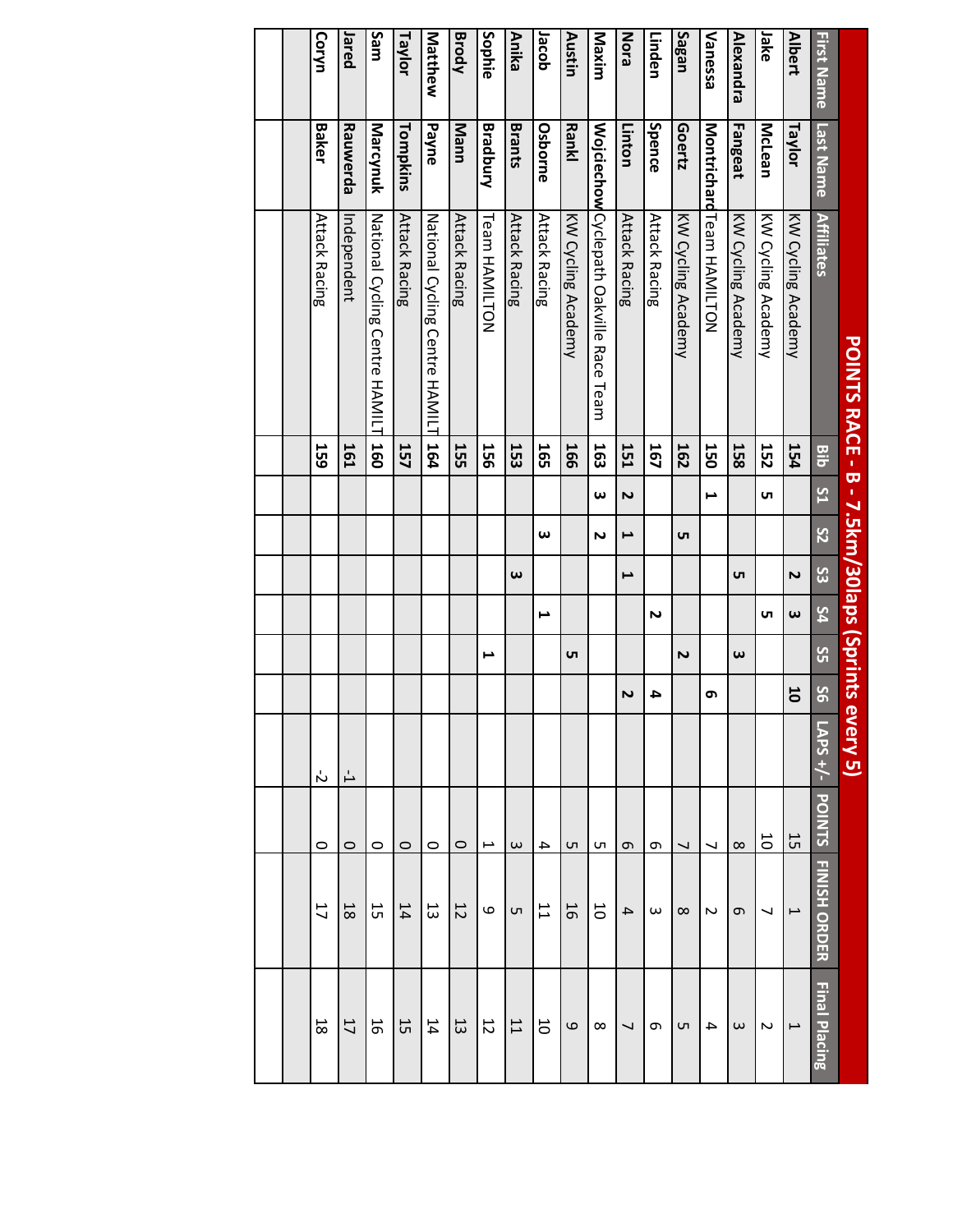|                   |                  | POINTS RACE - C - 6.25km/25laps (Sprints ev    |            |    |                          |          |           |    | rery 5  |               |                     |               |
|-------------------|------------------|------------------------------------------------|------------|----|--------------------------|----------|-----------|----|---------|---------------|---------------------|---------------|
| <b>First Name</b> | Last Name        | <b>Affiliates</b>                              | <b>Bib</b> | 51 | $\overline{\mathcal{S}}$ | $\infty$ | 54        | SS | APS +/- | <b>POINTS</b> | <b>FINISH ORDER</b> | Final Placing |
| Cyrena            | Hill             | KW Cycling Academy                             | 175        |    |                          |          |           | 50 |         | 15            |                     |               |
| Ronan             | Mantle           | KN Cycling Academy                             | 173        |    | uп                       | UΠ       | <b>υπ</b> |    |         | 15            | ഗ                   |               |
| Jacob             | Kemper           | National Cycling Centre HAMILT 174             |            | uп | $\omega$                 |          | $\omega$  | N  |         | 14            |                     |               |
| Haniya            | Jackson          | Newmarket Eagles Cycling Club                  |            |    | N                        | ω        |           | თ  |         | IJ            |                     |               |
| <b>Blake</b>      | <b>McCulligh</b> | <b>Attack Racing</b>                           | 177        | 2  |                          |          | Z         | 4  |         | $\infty$      |                     |               |
| Maria             |                  | Montrichard National Cycling Centre HAMILT 172 |            | ω  |                          |          |           |    |         | ω             |                     | ᡡ             |
| <b>Jaxson</b>     |                  | Van Den Bos National Cycling Centre HAMILT 178 |            |    |                          |          |           |    |         |               | σ                   |               |
| David             |                  | Shcherbatyk National Cycling Centre HAMILT 176 |            |    |                          |          |           |    |         |               | $\infty$            | ∞             |
| <b>Samantha</b>   | Fangeat          | KW Cycling Academy                             | <b>170</b> |    |                          |          |           |    |         |               | DNS                 | DNS           |
|                   |                  |                                                |            |    |                          |          |           |    |         |               |                     |               |
|                   |                  |                                                |            |    |                          |          |           |    |         |               |                     |               |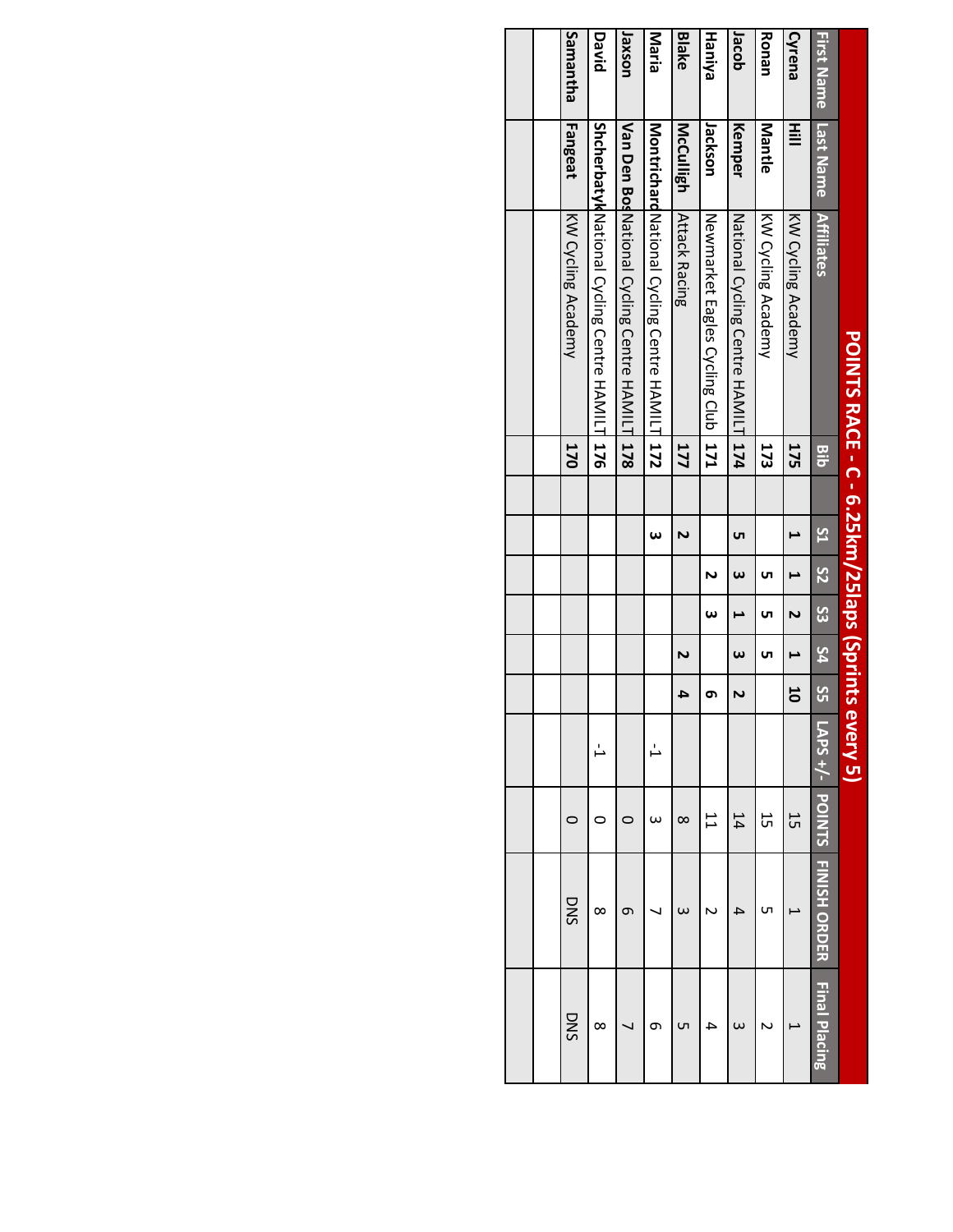| Placing Number Name<br>20<br>뉴<br>13<br>14<br>$\overline{c}$<br>$\overline{L}$<br>$\overline{5}$<br>5<br>$\frac{1}{8}$<br>5<br>ω |                      |                                  |         |                            |                           |              |                                       |                        |
|----------------------------------------------------------------------------------------------------------------------------------|----------------------|----------------------------------|---------|----------------------------|---------------------------|--------------|---------------------------------------|------------------------|
|                                                                                                                                  |                      | Team                             | Scratch | Tempo                      | <b>Elimination Points</b> |              | Tota                                  |                        |
|                                                                                                                                  | 130 Charles Bergeron | National Cycling Centre HAMILTON |         |                            |                           |              |                                       |                        |
|                                                                                                                                  | 133 Hudson Lubbers   | Mariposa-Jetpower Cycling Team   |         | 8<br>8 8 4 4 6 8 8 4 4 4 6 |                           | 120240623282 | 1<br><i>L</i> L O W U U U U O 4 U O O | $11898888888888888888$ |
|                                                                                                                                  | 135 Joshua Cooper    | <b>Attack Racing</b>             |         |                            |                           |              |                                       |                        |
|                                                                                                                                  | 132 Ethan Powell     | KW Cycling Academy               |         |                            |                           |              |                                       |                        |
|                                                                                                                                  | 131 Nathan Martin    | <b>Toronto Hustle</b>            |         |                            |                           |              |                                       |                        |
|                                                                                                                                  | 140 Lucas Goertz     | KW Cycling Academy               |         |                            |                           |              |                                       |                        |
|                                                                                                                                  | 137 Filipe Duarte    | Ottawa Bicycle Club              |         |                            |                           |              |                                       |                        |
|                                                                                                                                  | 142 Jayden McMullen  | KW Cycling Academy               |         |                            |                           |              |                                       |                        |
|                                                                                                                                  | 136 Antoine Bergeron | National Cycling Centre HAMILTON |         |                            |                           |              |                                       |                        |
|                                                                                                                                  | 138 Hayden Van Daele | KW Cycling Academy               |         |                            |                           |              |                                       |                        |
|                                                                                                                                  | 134 Brady Stewart    | National Cycling Centre HAMILTON |         |                            |                           |              |                                       |                        |
|                                                                                                                                  | 139 Dylan Baker      | <b>Attack Racing</b>             |         | $^{18}$                    |                           |              |                                       |                        |
|                                                                                                                                  | 141 Andrew Ellyat    | Attack Racing                    |         | 16                         |                           |              |                                       |                        |
|                                                                                                                                  |                      |                                  |         |                            |                           |              |                                       |                        |
|                                                                                                                                  |                      |                                  |         |                            |                           |              |                                       |                        |
|                                                                                                                                  |                      |                                  |         |                            |                           |              |                                       |                        |
|                                                                                                                                  |                      |                                  |         |                            |                           |              |                                       |                        |
|                                                                                                                                  |                      |                                  |         |                            |                           |              |                                       |                        |
|                                                                                                                                  |                      |                                  |         |                            |                           |              |                                       |                        |
|                                                                                                                                  |                      |                                  |         |                            |                           |              |                                       |                        |
|                                                                                                                                  |                      |                                  |         |                            |                           |              |                                       |                        |

24 23 22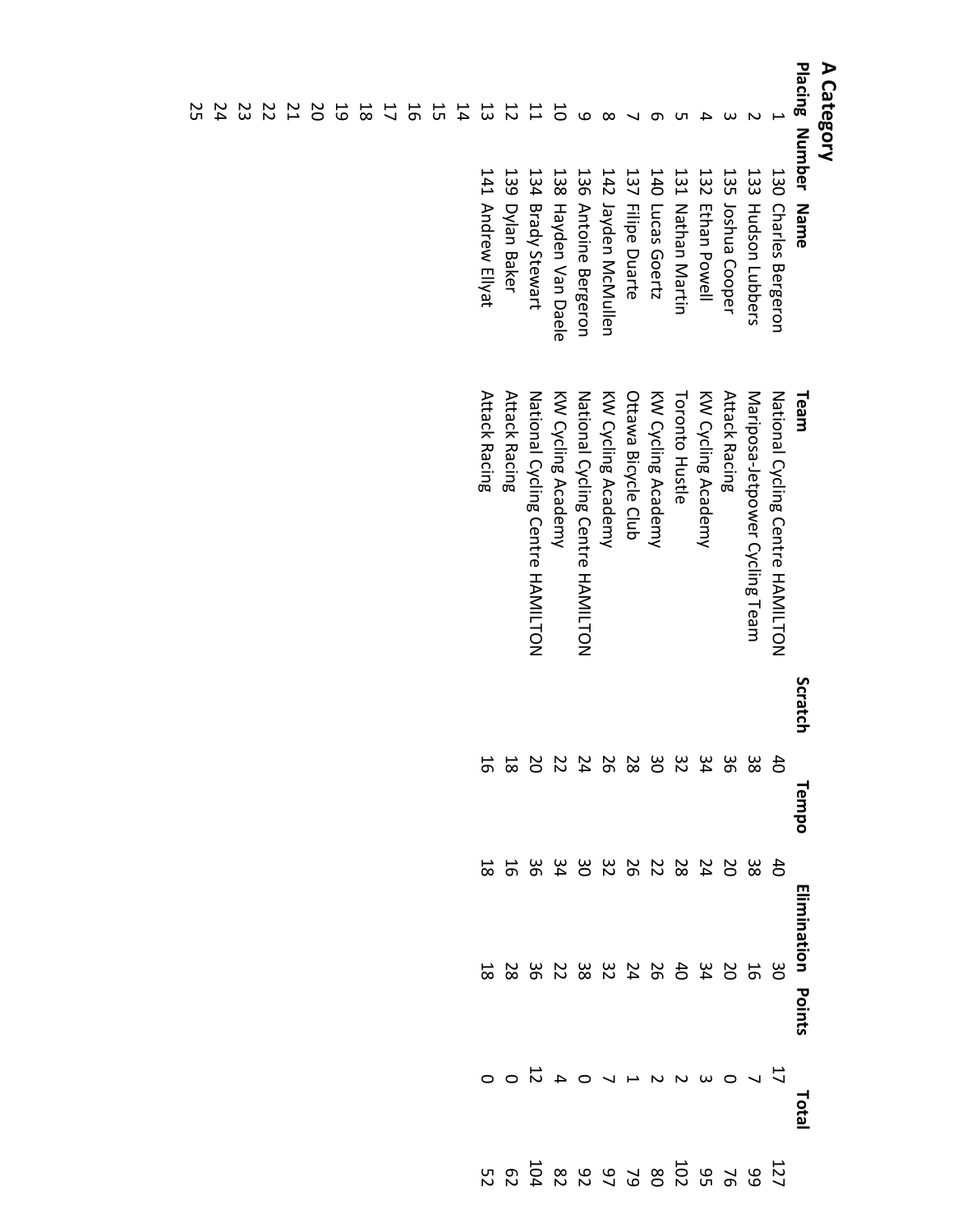| <b>B Category</b>                      |                         |                                  |                                                                     |       |                        |                                            |              |                   |
|----------------------------------------|-------------------------|----------------------------------|---------------------------------------------------------------------|-------|------------------------|--------------------------------------------|--------------|-------------------|
| Placing Number Name                    |                         | Team                             | Scratch                                                             | Tempo | Elimination<br>Points  |                                            | <b>Total</b> |                   |
|                                        | 151 Nora Linton         | <b>Attack Racing</b>             |                                                                     |       |                        | đ                                          |              |                   |
|                                        | 153 Anika Brants        | <b>Attack Racing</b>             |                                                                     |       | 3033202311241241124386 |                                            |              | $111808888882527$ |
|                                        | 163 Maxim Wojciechowski | Cyclepath Oakville Race Team     |                                                                     |       |                        |                                            |              |                   |
|                                        | 158 Alexandra Fangeat   | KW Cycling Academy               |                                                                     |       |                        |                                            |              |                   |
|                                        | 150 Vanessa Montrichard | Team HAMILTON                    |                                                                     |       |                        |                                            |              |                   |
|                                        | 157 Taylor Tompkins     | <b>Attack Racing</b>             |                                                                     |       |                        |                                            |              |                   |
|                                        | 155 Brody Mann          | <b>Attack Racing</b>             |                                                                     |       |                        |                                            |              |                   |
|                                        | 162 Sagan Goertz        | KW Cycling Academy               |                                                                     |       |                        |                                            |              |                   |
| مە                                     | 156 Sophie Bradbury     | <b>Feam HAMILTON</b>             |                                                                     |       |                        |                                            |              |                   |
| 5                                      | 167 Linden Spence       | <b>Attack Racing</b>             |                                                                     |       |                        |                                            |              |                   |
|                                        | 154 Albert Taylor       | KW Cycling Academy               | 33 33 33 32 32 32 32 32 33 4<br>8 6 4 7 0 8 6 4 7 0 8 9 4 5 7 0 8 0 |       |                        | 22 3 3 3 3 4 4 4 4 4 4 4 4 4 5 8 6 9 8 7 4 |              |                   |
|                                        | 152 Jake McLean         | KW Cycling Academy               |                                                                     |       |                        |                                            |              |                   |
| $\begin{array}{c} 11 \\ 1 \end{array}$ | 166 Austin Rankl        | KW Cycling Academy               |                                                                     |       |                        |                                            |              |                   |
| 14                                     | 164 Matthew Payne       | National Cycling Centre HAMILTON |                                                                     |       |                        |                                            |              |                   |
| 15                                     | 160 Sam Marcynuk        | National Cycling Centre HAMILTON |                                                                     |       |                        |                                            |              |                   |
| 5<br>16                                | 165 Jacob Osborne       | <b>Attack Racing</b>             |                                                                     |       |                        |                                            |              |                   |
| $\overline{L}$                         | 159 Coryn Baker         | <b>Attack Racing</b>             |                                                                     |       |                        |                                            |              |                   |
| 81                                     | 161 Jared Rauwerda      | Independent                      |                                                                     |       |                        |                                            |              |                   |
| 19                                     |                         |                                  |                                                                     |       |                        |                                            |              |                   |
|                                        |                         |                                  |                                                                     |       |                        |                                            |              |                   |
|                                        |                         |                                  |                                                                     |       |                        |                                            |              |                   |
|                                        |                         |                                  |                                                                     |       |                        |                                            |              |                   |

24 23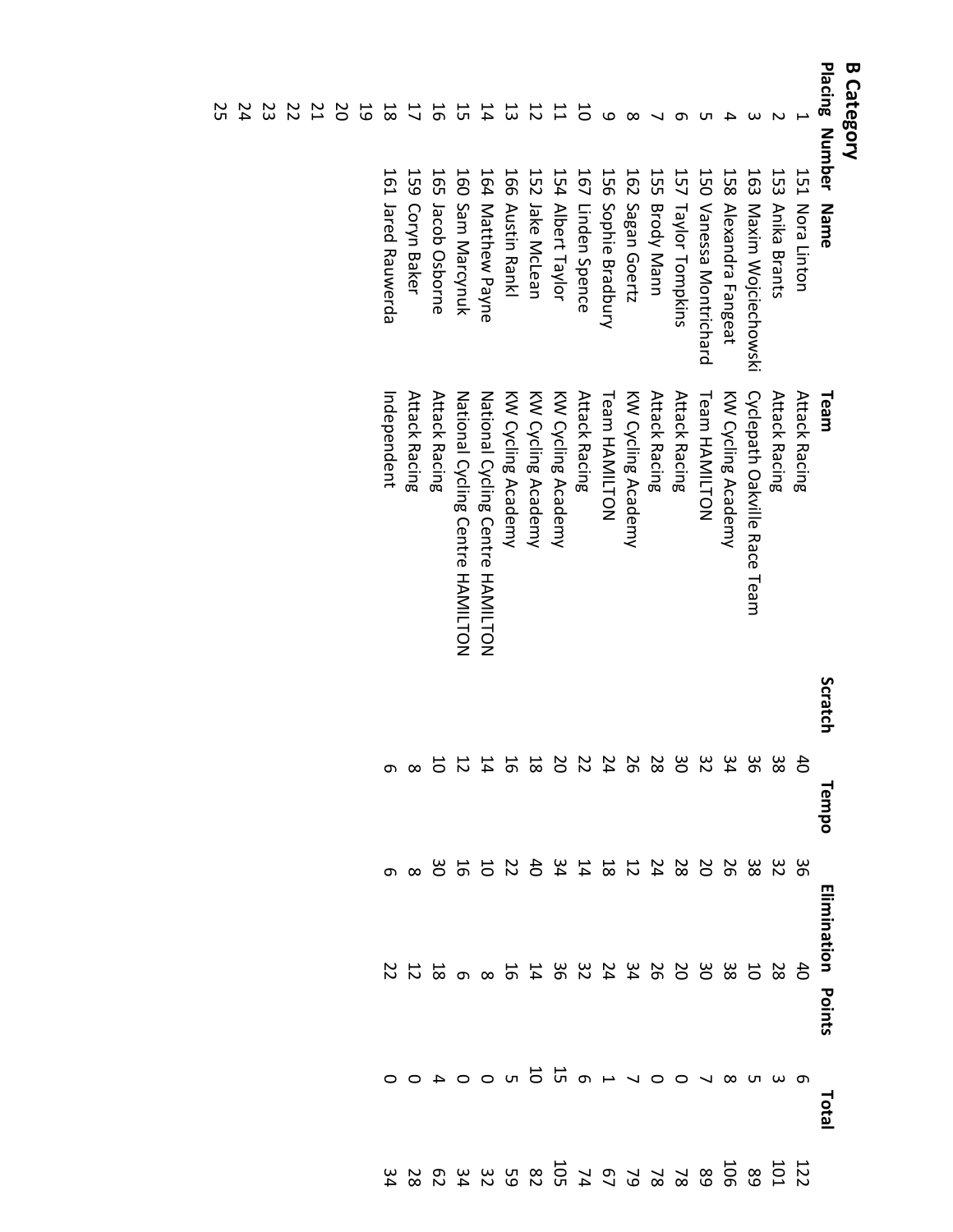| C Category    | Placing Number Name      | Team                             | Scratch | Tempo | Elimination<br>Points                  |    | Total                                                                                  |                                                                                |
|---------------|--------------------------|----------------------------------|---------|-------|----------------------------------------|----|----------------------------------------------------------------------------------------|--------------------------------------------------------------------------------|
|               | 173 Ronan Mantle         | KW Cycling Academy               |         | đ,    |                                        | đ  |                                                                                        |                                                                                |
|               | 171 Haniya Jackson       | Newmarket Eagles Cycling Clunb   |         | အ     | 4 3 3 3 4 4 8 6 9 7<br>0 6 8 4 4 8 6 0 |    | $\begin{array}{cccccccccc} 11&1&1&2&0&0&0&0 \\ \text{R} & 1&1&1&2&0&0&0&0 \end{array}$ | $\frac{13}{23}$ $\frac{17}{23}$ $\frac{17}{23}$ $\frac{17}{28}$ $\frac{18}{8}$ |
|               | 175 Cyrena Hill          | KW Cycling Academy               |         | ၁၉    |                                        |    |                                                                                        |                                                                                |
|               | 174 Jacob Kemper         | National Cycling Centre HAMILTON |         | 32    |                                        |    |                                                                                        |                                                                                |
|               | 177 Blake McCulligh      | <b>Attack Racing</b>             |         | δg    |                                        |    |                                                                                        |                                                                                |
|               | 172 Maria Montrichard    | National Cycling Centre HAMILTON |         | 28    |                                        |    |                                                                                        |                                                                                |
|               | 176 David Shcherbatykh   | National Cycling Centre HAMILTON |         | 26    |                                        |    |                                                                                        | $88\,$                                                                         |
| $\infty$      | 178 Jaxson Van Den Bosch | National Cycling Centre HAMILTON |         | 34    |                                        | 32 |                                                                                        | 96                                                                             |
| ω             |                          |                                  |         |       |                                        |    |                                                                                        |                                                                                |
|               |                          |                                  |         |       |                                        |    |                                                                                        |                                                                                |
| 1111          |                          |                                  |         |       |                                        |    |                                                                                        |                                                                                |
|               |                          |                                  |         |       |                                        |    |                                                                                        |                                                                                |
| 13            |                          |                                  |         |       |                                        |    |                                                                                        |                                                                                |
| $\frac{1}{4}$ |                          |                                  |         |       |                                        |    |                                                                                        |                                                                                |
| 55            |                          |                                  |         |       |                                        |    |                                                                                        |                                                                                |
| 55            |                          |                                  |         |       |                                        |    |                                                                                        |                                                                                |
|               |                          |                                  |         |       |                                        |    |                                                                                        |                                                                                |
| $\frac{1}{8}$ |                          |                                  |         |       |                                        |    |                                                                                        |                                                                                |
| 5             |                          |                                  |         |       |                                        |    |                                                                                        |                                                                                |

2 2 2 2 2 2<br>2 4 4 7 2 2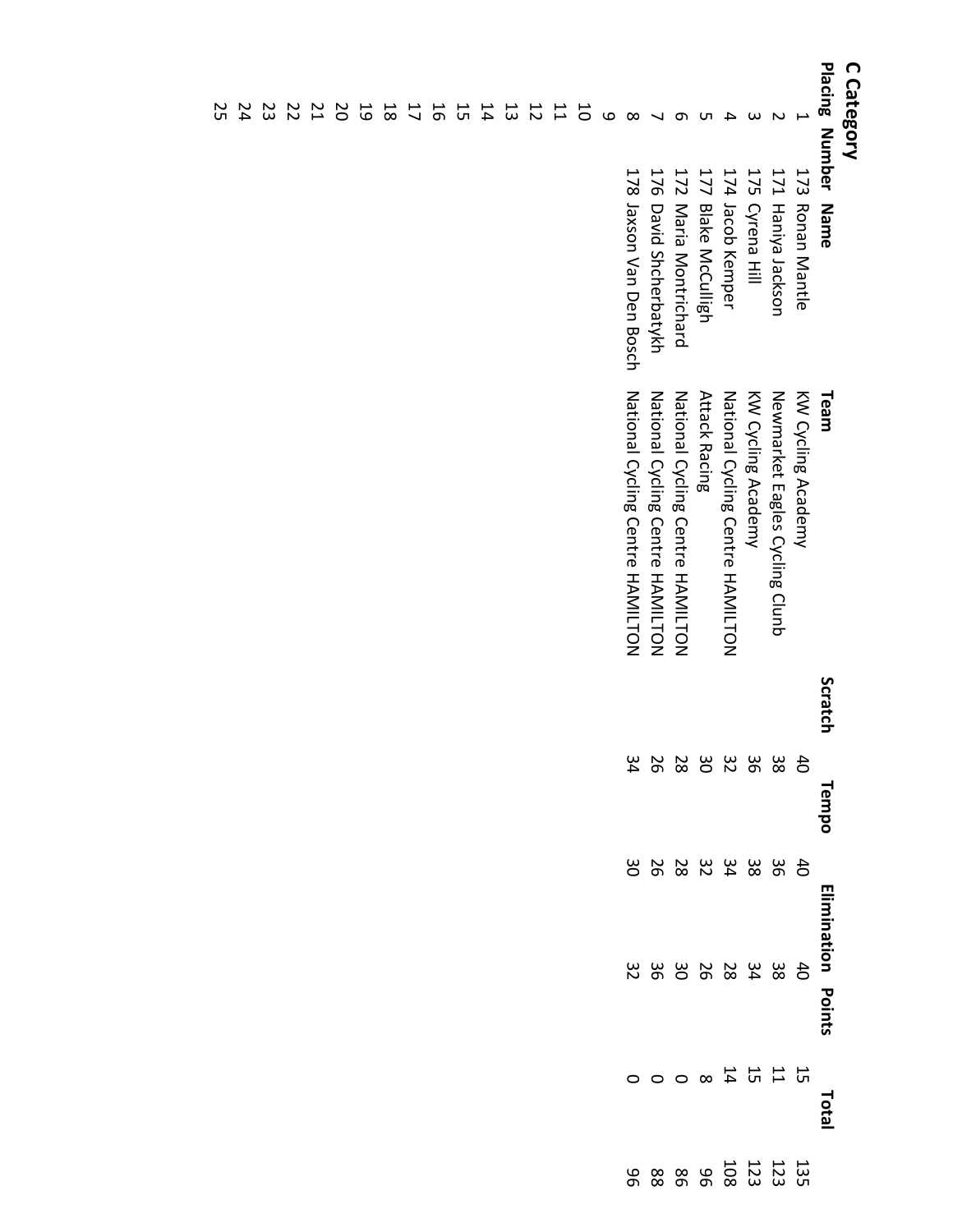| D Category     | Placing Number Name      | Team                             | Scratch | Tempo                                        | <b>Elimination Points</b>            |                                         | Total             |                                                                                                                                                                                                                                                                                                           |
|----------------|--------------------------|----------------------------------|---------|----------------------------------------------|--------------------------------------|-----------------------------------------|-------------------|-----------------------------------------------------------------------------------------------------------------------------------------------------------------------------------------------------------------------------------------------------------------------------------------------------------|
|                | 188 Lili Salonen-Berscht | KW Cycling Academy               |         |                                              |                                      | အိ                                      |                   |                                                                                                                                                                                                                                                                                                           |
|                | 187 Eve Buczkowski       | <b>Attack Racing</b>             |         | 4 3 3 3 3 3 4 5 6 7 6<br>0 8 6 4 7 0 8 6 6 4 | 4 3 3 3 3 4 5 4 5<br>0 8 6 7 8 4 0 4 | $\frac{4}{10}$                          | 23 2 3 0 0 10 0 0 | $\frac{11}{31}$ $\frac{11}{31}$ $\frac{11}{31}$ $\frac{11}{31}$ $\frac{11}{31}$ $\frac{11}{31}$ $\frac{11}{31}$ $\frac{11}{31}$ $\frac{11}{31}$ $\frac{11}{31}$ $\frac{11}{31}$ $\frac{11}{31}$ $\frac{11}{31}$ $\frac{11}{31}$ $\frac{11}{31}$ $\frac{11}{31}$ $\frac{11}{31}$ $\frac{11}{31}$ $\frac{1$ |
|                | 181 Harry Langford       | <b>Attack Racing</b>             |         |                                              |                                      |                                         |                   |                                                                                                                                                                                                                                                                                                           |
|                | 180 Thomas Fangeat       | KW Cycling Academy               |         |                                              |                                      | $\begin{array}{c} 32 \\ 28 \end{array}$ |                   |                                                                                                                                                                                                                                                                                                           |
|                | 186 Teagan Gawne         | KW Cycling Academy               |         |                                              |                                      |                                         |                   |                                                                                                                                                                                                                                                                                                           |
|                | 185 Braylen Clasen       | <b>Attack Racing</b>             |         |                                              |                                      | 240004                                  |                   |                                                                                                                                                                                                                                                                                                           |
|                | 182 James Hanneson       | National Cycling Centre HAMILTON |         |                                              |                                      |                                         |                   |                                                                                                                                                                                                                                                                                                           |
| $\infty$       | 184 Rohan Burke          | National Cycling Centre HAMILTON |         |                                              |                                      |                                         |                   |                                                                                                                                                                                                                                                                                                           |
| $\mathbf{o}$   | 183 Felix Paiement       | KW Cycling Academy               |         |                                              | 56                                   | 30                                      |                   |                                                                                                                                                                                                                                                                                                           |
|                |                          |                                  |         |                                              |                                      |                                         |                   |                                                                                                                                                                                                                                                                                                           |
| <b>1112555</b> |                          |                                  |         |                                              |                                      |                                         |                   |                                                                                                                                                                                                                                                                                                           |
|                |                          |                                  |         |                                              |                                      |                                         |                   |                                                                                                                                                                                                                                                                                                           |
|                |                          |                                  |         |                                              |                                      |                                         |                   |                                                                                                                                                                                                                                                                                                           |
|                |                          |                                  |         |                                              |                                      |                                         |                   |                                                                                                                                                                                                                                                                                                           |
|                |                          |                                  |         |                                              |                                      |                                         |                   |                                                                                                                                                                                                                                                                                                           |
|                |                          |                                  |         |                                              |                                      |                                         |                   |                                                                                                                                                                                                                                                                                                           |
| $\overline{L}$ |                          |                                  |         |                                              |                                      |                                         |                   |                                                                                                                                                                                                                                                                                                           |
| $^{8}$         |                          |                                  |         |                                              |                                      |                                         |                   |                                                                                                                                                                                                                                                                                                           |
| 19             |                          |                                  |         |                                              |                                      |                                         |                   |                                                                                                                                                                                                                                                                                                           |
| 20             |                          |                                  |         |                                              |                                      |                                         |                   |                                                                                                                                                                                                                                                                                                           |

2 2 2 2 2<br>2 2 3 2 2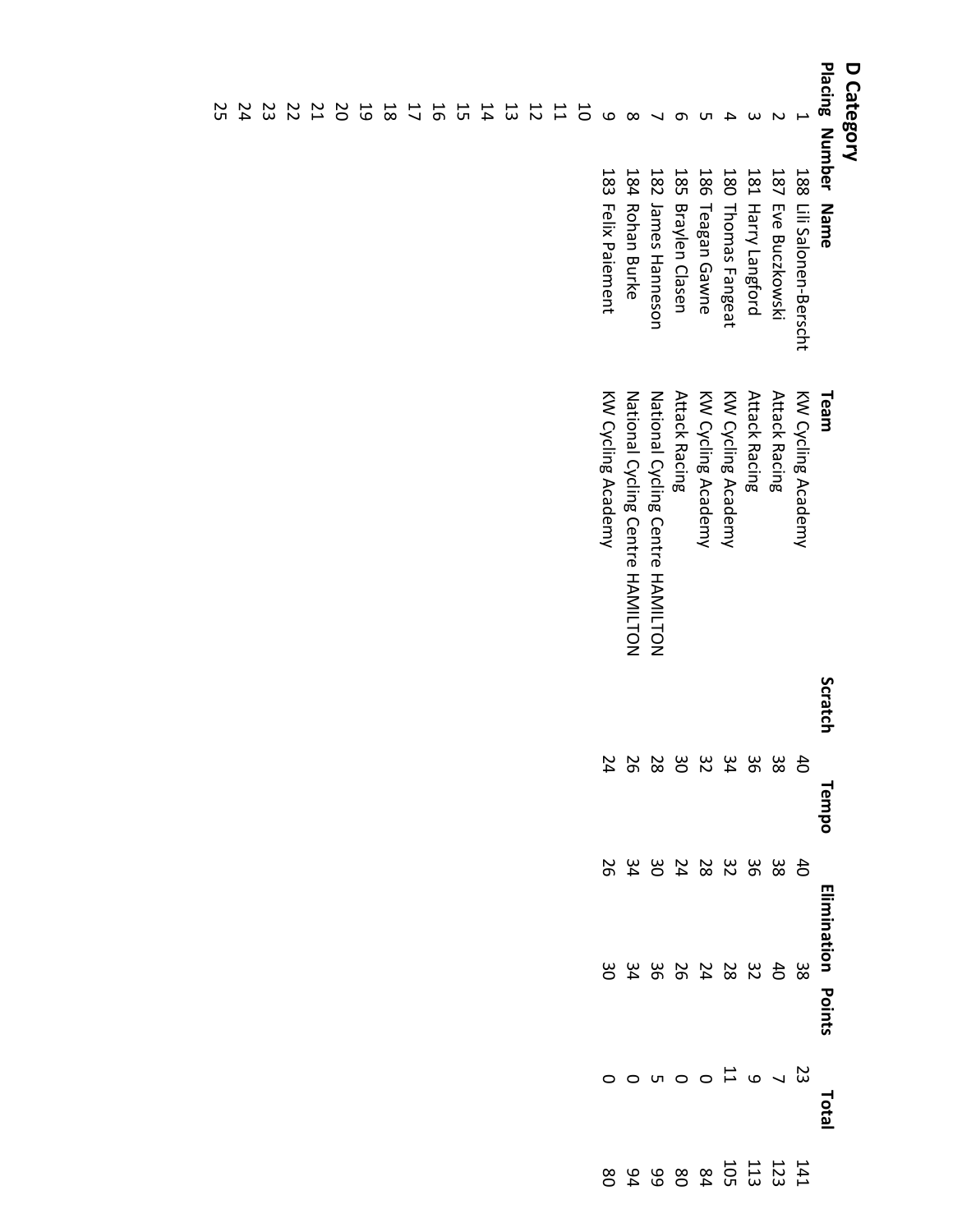| E Category               | Placing Number Name               | Team                             | Scratch | Elimination Tempo                                                     |         | Points  | Total        |                              |
|--------------------------|-----------------------------------|----------------------------------|---------|-----------------------------------------------------------------------|---------|---------|--------------|------------------------------|
| Ţ                        | 195 Jackson Strithson             | KW Cycling Academy               |         |                                                                       |         |         |              |                              |
| $\sim$                   | 190 Ashton Moore                  | National Cycling Centre HAMILTON |         | $\begin{array}{c}\n 4 & 0 \\  2 & 8 \\  \hline\n 0 & 4\n \end{array}$ | $38884$ | 40.8480 | 2011<br>2021 | 1525<br>1525<br>1526<br>1526 |
| $\omega$                 | <b>191</b><br>Benjamin Buczkowski | <b>Attack Racing</b>             |         |                                                                       |         |         |              |                              |
| 4                        | 194 Addison Marcynuk              | National Cycling Centre HAMILTON |         |                                                                       |         |         |              |                              |
| Uл                       | 193 lan McLean                    | KW Cycling Academy               |         | 32                                                                    | 32      |         |              |                              |
| Ō                        | 192 Liam Thomspon                 | National Cycling Centre HAMILTON |         | 30                                                                    | 30      | 32      | $\circ$      |                              |
| $\overline{\phantom{0}}$ |                                   |                                  |         |                                                                       |         |         |              |                              |
| $\infty$                 |                                   |                                  |         |                                                                       |         |         |              |                              |
| $\circ$                  |                                   |                                  |         |                                                                       |         |         |              |                              |
| $\overline{0}$           |                                   |                                  |         |                                                                       |         |         |              |                              |
| 11                       |                                   |                                  |         |                                                                       |         |         |              |                              |
| 12                       |                                   |                                  |         |                                                                       |         |         |              |                              |
| 13                       |                                   |                                  |         |                                                                       |         |         |              |                              |
| 14                       |                                   |                                  |         |                                                                       |         |         |              |                              |
| 15                       |                                   |                                  |         |                                                                       |         |         |              |                              |
| 16                       |                                   |                                  |         |                                                                       |         |         |              |                              |
| $\overline{1}$           |                                   |                                  |         |                                                                       |         |         |              |                              |
| $\overline{8}$           |                                   |                                  |         |                                                                       |         |         |              |                              |
| 19                       |                                   |                                  |         |                                                                       |         |         |              |                              |
| δS                       |                                   |                                  |         |                                                                       |         |         |              |                              |
| $^{21}$                  |                                   |                                  |         |                                                                       |         |         |              |                              |
| $\overline{z}$           |                                   |                                  |         |                                                                       |         |         |              |                              |
| 23                       |                                   |                                  |         |                                                                       |         |         |              |                              |
| 24                       |                                   |                                  |         |                                                                       |         |         |              |                              |
| Տ<br>5                   |                                   |                                  |         |                                                                       |         |         |              |                              |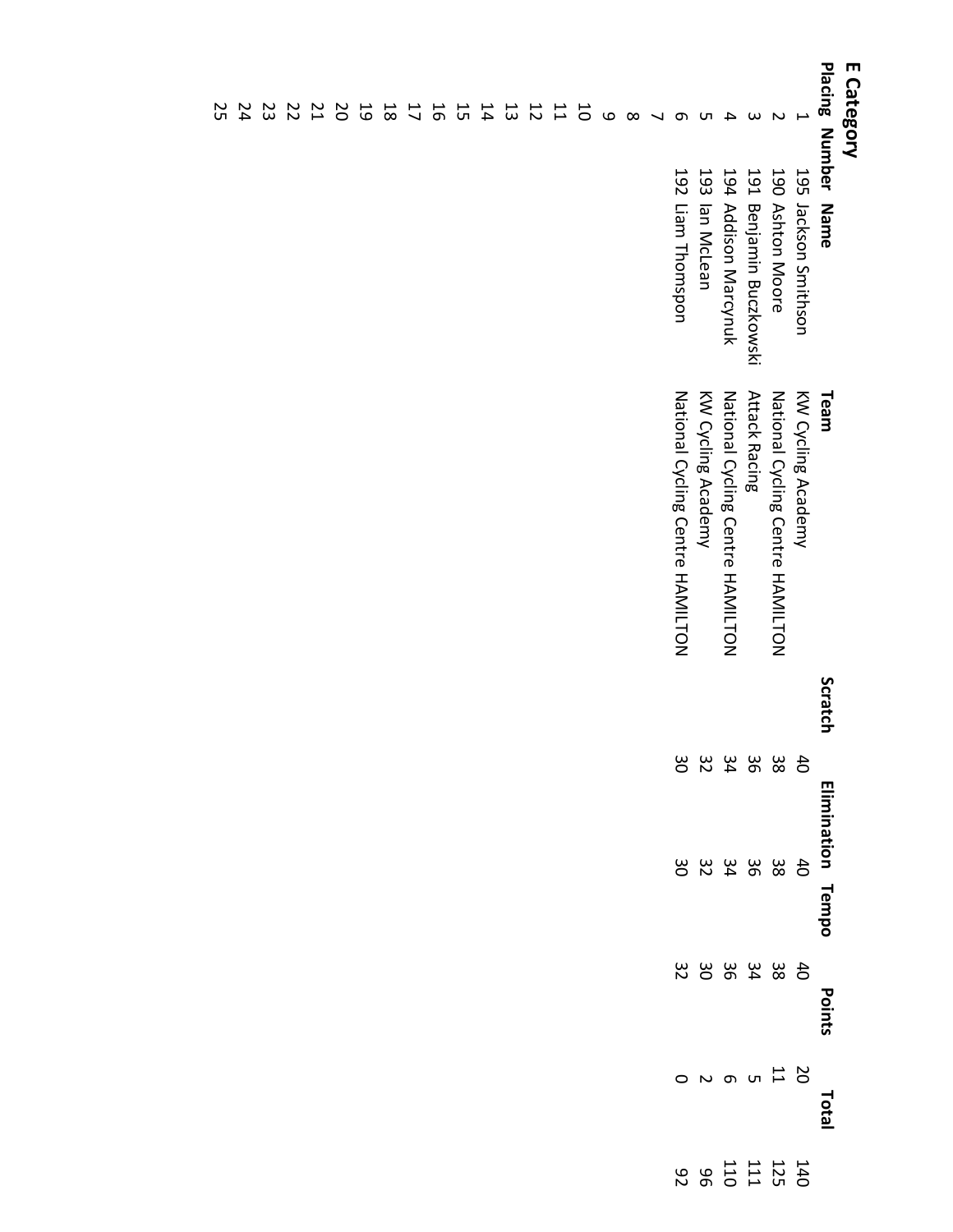|                   |                 | POINTS RACE - D - 5km/20laps (Sprints eve |            |  |                       |                 |     |    |         |               |                     |                      |
|-------------------|-----------------|-------------------------------------------|------------|--|-----------------------|-----------------|-----|----|---------|---------------|---------------------|----------------------|
| <b>First Name</b> | Last Name       | <b>Affiliates</b>                         | <b>Bib</b> |  | 51                    | $\overline{S2}$ | ယ္လ | 54 | APS +/- | <b>POINTS</b> | <b>TAINTSHORDER</b> | <b>Final Placing</b> |
| ≣                 |                 | Salonen-BerlKVV Cycling Academy           | 188        |  | uп                    | UΠ              | ω   | 5  |         | 23            |                     |                      |
| Thomas            | Fangeat         | KW Cycling Academy                        | 180        |  | $\boldsymbol{\omega}$ |                 | ŪΠ  | N  |         | IJ            | 4                   |                      |
| <b>Harry</b>      | Langford        | <b>Attack Racing</b>                      | <b>181</b> |  | ⊢                     | N               |     | თ  |         | ဖ             |                     | ω                    |
| Eve               |                 | <b>Buczkowski Attack Racing</b>           | <b>187</b> |  | Z                     |                 |     | 4  |         |               |                     |                      |
| James             | <b>Hanneson</b> | National Cycling Centre HAMIL             | 182        |  |                       | ω               |     |    |         | ഗ             | UП                  | UП                   |
| Teagan            | Gawne           | KW Cycling Academy                        | <b>186</b> |  |                       |                 |     |    |         |               | ه                   | თ                    |
| Braylen           | Classen         | <b>Attack Racing</b>                      | 185        |  |                       |                 |     |    |         |               |                     |                      |
| Felix             | Paiement        | KW Cycling Academy                        | 183        |  |                       |                 |     |    | Ŀ       |               | $\infty$            | $\infty$             |
| Rohan             | Burke           | National Cycling Centre HAMIL             | 184        |  |                       |                 |     |    |         |               | DNS                 | DNS                  |
|                   |                 |                                           |            |  |                       |                 |     |    |         |               |                     |                      |
|                   |                 |                                           |            |  |                       |                 |     |    |         |               |                     |                      |